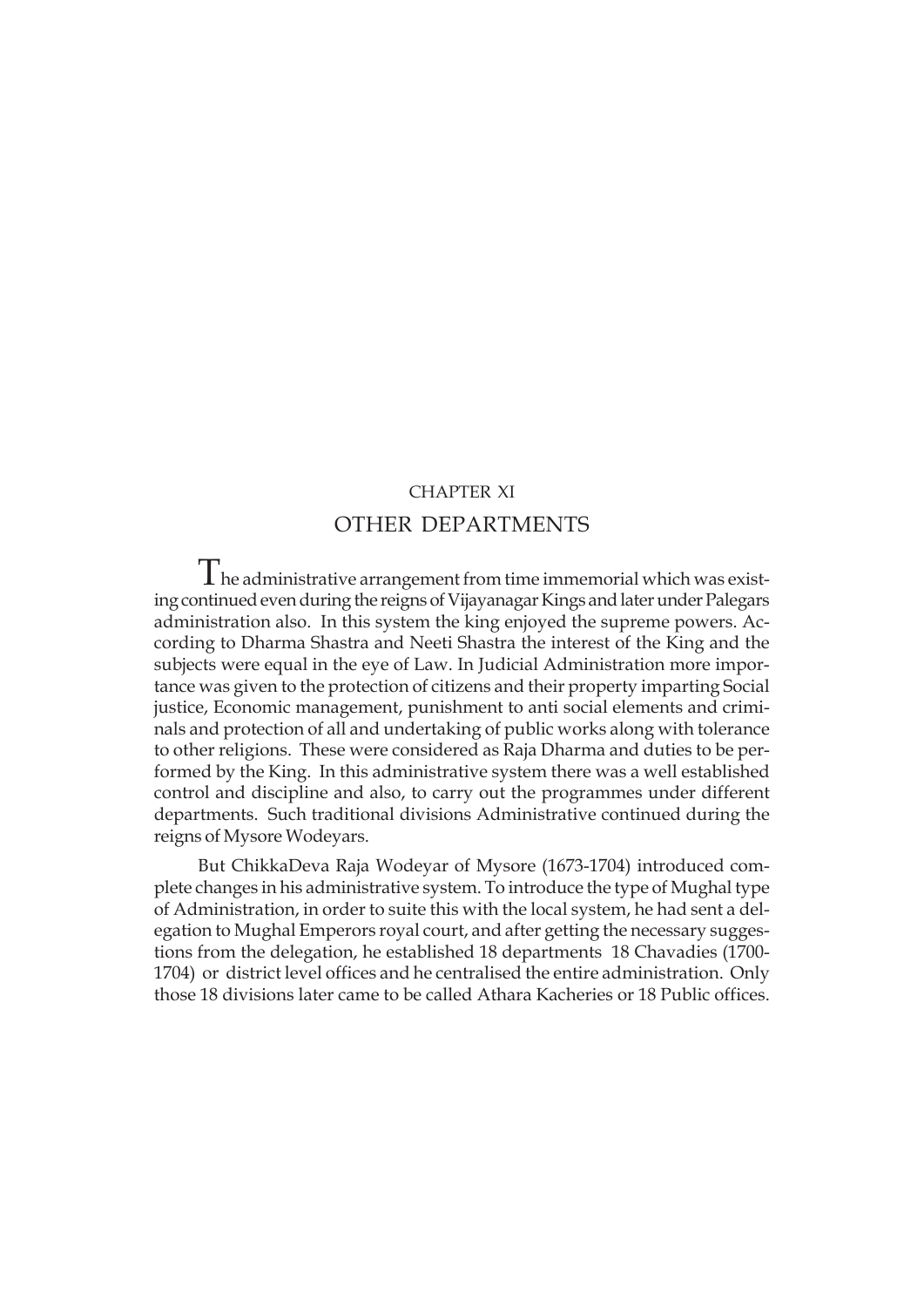Even after Britishers started ruling Mysore State, this Administrative system was in vogue. Later on these 18 offices had been working originally in Mysore, Srirangapattana and later shifted to Bangalore Tippu's Summer palace and then to the present High Court building (Athara Kacheri) are found in several documents. Even to this day the High Court building is also called "Athara Kacheri". These Chavadies are mentioned respectively are (1) Nirupada Chavadi i.e., to receive requests from public and record the same, to prepare the reports and dispose the same. (2) Ayakattina Chavadi, 84 divisions containing Civil and Military Accounts division. (3) Mysore Hobli Vichara Chavadi exchange of ideas among pattana Hobli the villages situated to conduct enquiry and controlled over the southern Administrative Units, which deals with enquiries (4) Vichara Chavadi subject Panchayat. (5) Sime Kandacharada Chavadi to keep accounts of citizen and also Military departments, and looked after necessary ammunition and arms, bullets (6) Bagila Kandacharada Chavadi Military and citizen Huzur officers and relating Palegars Accounts department (7) Sunkada Chavadi to collect taxes from Panchayat, Import & Exports, the total tax collected (8) Pommina chavadi special tax collecting department. (9) Thodayada Chavady Department of collecting Taxes from Srirangapattana area from special groups and also to collect entrance taxes (10) Ashtagrama and Pattana Hobli Chavadi:- The department which had the authority under chikkadeva Raja's Channel of administration comprised of eight Hoblis (11) Mysore Hobli Ashtagrama chavadi 12) Benne Chavadi:- related to Cow/rearing and collection and distribution of Milk daily (13) Pattanada chavadi incharge of Palace, forts, Batians and Ware Houses, to maintain Law and Order through the Administration in the Capital. Arms and ammunitions section and also looks after. (14) Bahina Chavadi looking after Intelligence department which also looked after the emergency postal system (15) Sammukhada chavadi looked after Accounts relating to family of Kings and subordinate staff of various departments (16) Devathanada Chavadi (17) Kabbinada Chavadi, incharge of departments such as Iron mines and production of Iron equipments and distribution of the same and (18) Hogesoppina Chavadi: Incharge of growing marketing of Tobacco products. In every such department there was one supervisor, three persons to keep the records, clerks and writers (Rayasas), one Dafedar, servants, milkman (Golla) watchman (Kavulagara) and those who carried lamps (Diwatige) were there. The Chavadi Administration system, looked after State secrets connected with the working of the same by frequently conducting espionage methods. It was possible to correct the lapses or all the departments immediately because of the above system. These eighteen Central Chavadies in discharging the Administration of the State were exercising sufficient powers.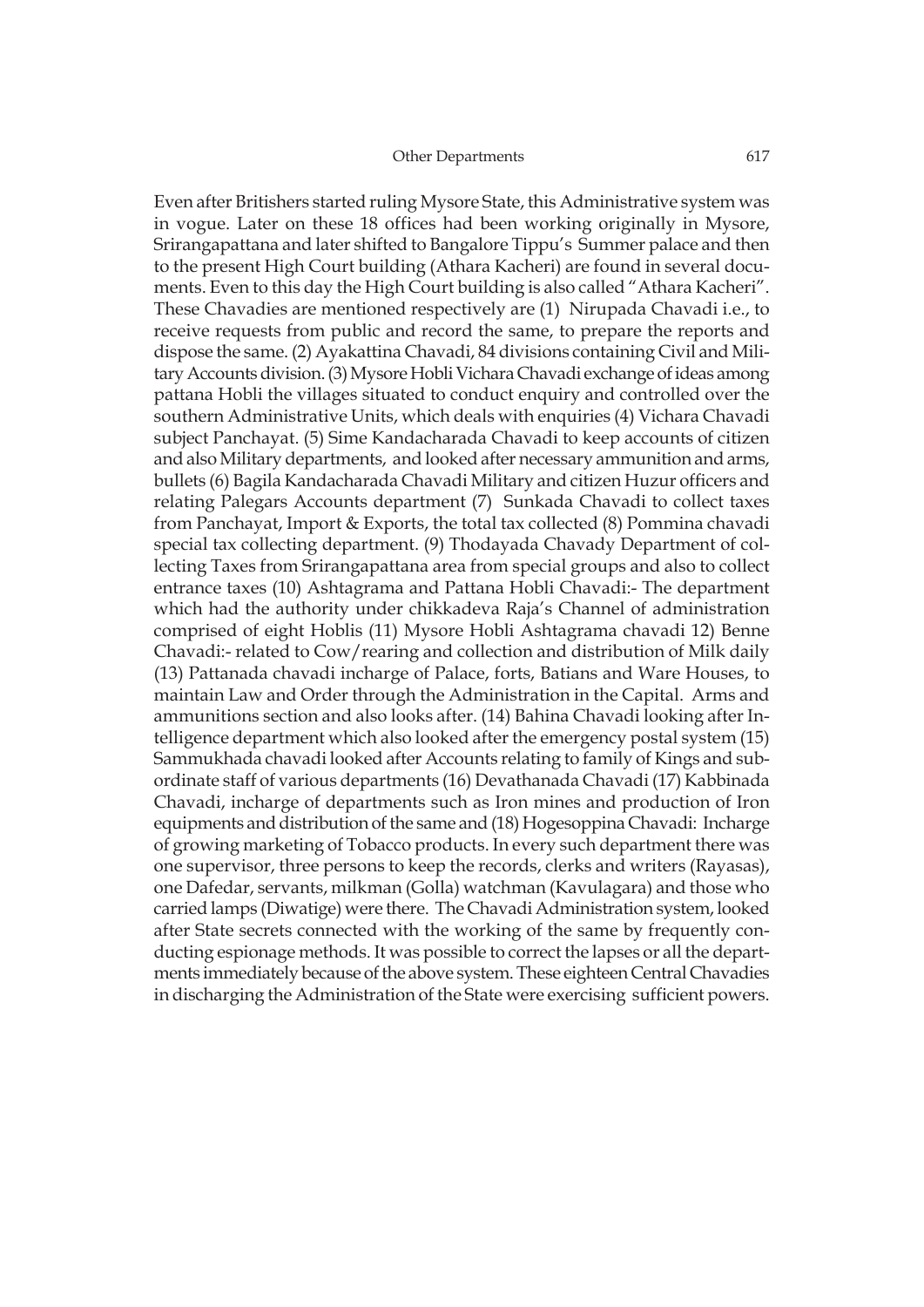Later to carry out the Government objectives an organised postal system was established. In the year 1931 during the rule of Krishna Raja Wodeyar III Britishers were forced to introduce the Commissioners Rule. During this period Sir Mark cubbon, Lord Bowring and others carried out an effective and shrewd administration. Princely Mysore State greatly improved. This also helped in revamping and Modernising Administrative Mechanism in the princely Mysore State. After Rendition in1881 the post of Commissioner was abolished. The post of Dewan created to support the administration of the State with the supervision of the British Resident. But administrative branches such as Army, Telegraphs, coins, cantonment areas continued under the Britishers control. Resident was acting as a pivotal link between the Maharaja of Mysore and the British crown in all administrative office.

Cubbon created various new departments which had to work independently under the State Administrative System. They are Revenue, Postal, Police Force, Public Works Department, Army, Medical, Livestock, Law and Education department. Provincial Administration system adopted by the British Provincial Administrative system was adapted by our state also prior to the independence.

In 1881 march, when administration of the Mysore State was Renditioned to the Maharaja four departments like Revenue, Public Works, Education and Army were functioning under the supervision of the respective Secretaries. Later when these departments grew, different departments were established and officers were appointed. Forest and Law and Order Department (1885), Excise Department (1889), Muzhrai Department (1891), Mines Department (1894), Revenue Department (1902), Agricultural Department (1912), and Industries and Commerce Department (1913) when India became independent there were several departments at District Centres such as District Magistrate, District Police Superintendent, Zonal Forest Officer, Executive Engineer, District Medical Officer, Superintendent of Prohibition, District Agricultural Officer, Inspector of Sanitation and Vaccination Administration Officer District Board, Schools etc.,

Under this background, several popular Governments which run the State Administration have introduced from time to time various schemes for the welfare of the people and successfully implemented them through various departments. In the due course the government also created new departments and carried out its implementation. Such Government departments like Finance, Agriculture, Industries, Co-operation, Public Works, Labour etc. The working of which with a view to bring out progress of the citizens welfare activities have already been mentioned in the previous chapters. In this chapter district level and also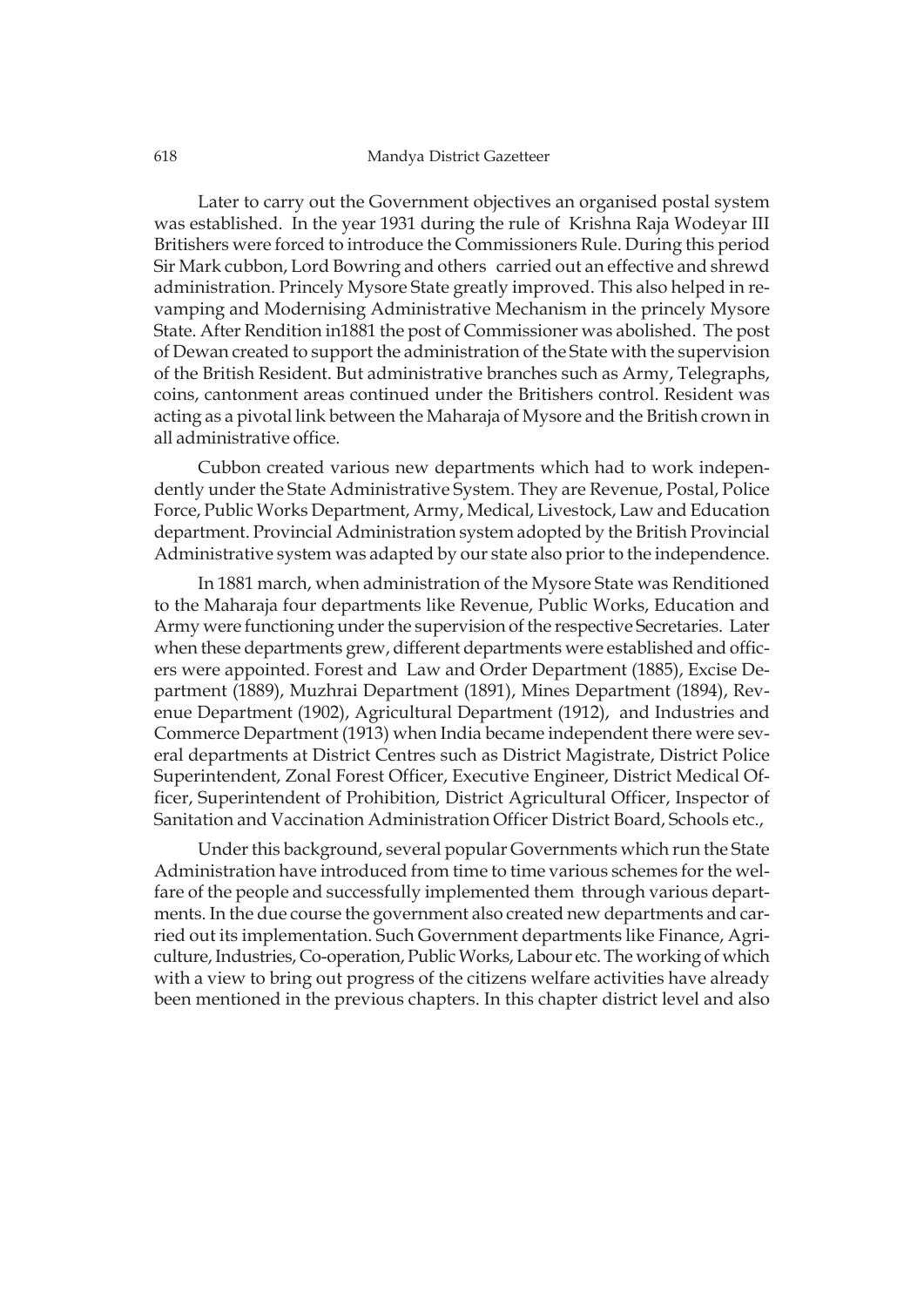Central Government Departments which do not come directly under the District level Officers or establishment of institutions objectives of their growth at different stages have been recorded.

# **Excise Department**

To put a check to illegal preparation of Liquor and manufacturing of quality liquor fit for human consumption controlling unlawful activities with a view to increase the income of the Excise department, Deputy Excise Commissioner's Office was established in Mandya in the year 1967. Earlier to this as there was prohibition the Excise department was controlled by the Revenue department. Deputy Commissioner of Excise department who had powers to control the affairs of the district was the Head of this office and there were 15 subordinate officials functioning under the control of this department. The main functions of this department were to protect the quality of beer and toddy, that is fit for human consumption, to see that the contractor pay the amount agreed in time for transporting and control the illegal production of toddy. The inspecting staff have to prevent illegal production of toddy by cancelling the permit and licence and impose fines by overseeing these works by conducting surprise inspections all over the district. Karnataka excise law 1965 and other orders that department releases from time to time are applicable to the functioning of the Department.

Under the Control of this office there is one taluk level office functioning under the supervision of the Excise Commissioner. The district has one zonal office one each for each taluk and consists of two liquor manufacturing units one each at Mandya city and at Gende Hosahalli in Srirangapattana taluk extracting liquor from Kakambi under the supervision headed by Excise Inspectors who function under Excise superintendent of Excise, who is incharge of the district. The department functions under the dual administrative control of the Deputy Commissioner and also the Commissioner of Excise, Bangalore.

#### **Forest Department**

The office of the Deputy Conservator of forests is functioning at Mandya since 1987 under the supervision of Conservator of forest. In the beginning during the year 1971 for a period of one year Mandya EFPA division Mysore in Mysore, Mandya, Bangalore and Kolar and these four Revenue Districts had come under this jurisdiction since 1974 this was converted into Provincial Division. Mandya, Nagamangala, Channapattana and Sathanur division and containing 10 Special Duty Circles was carrying out the work. In the year 1984,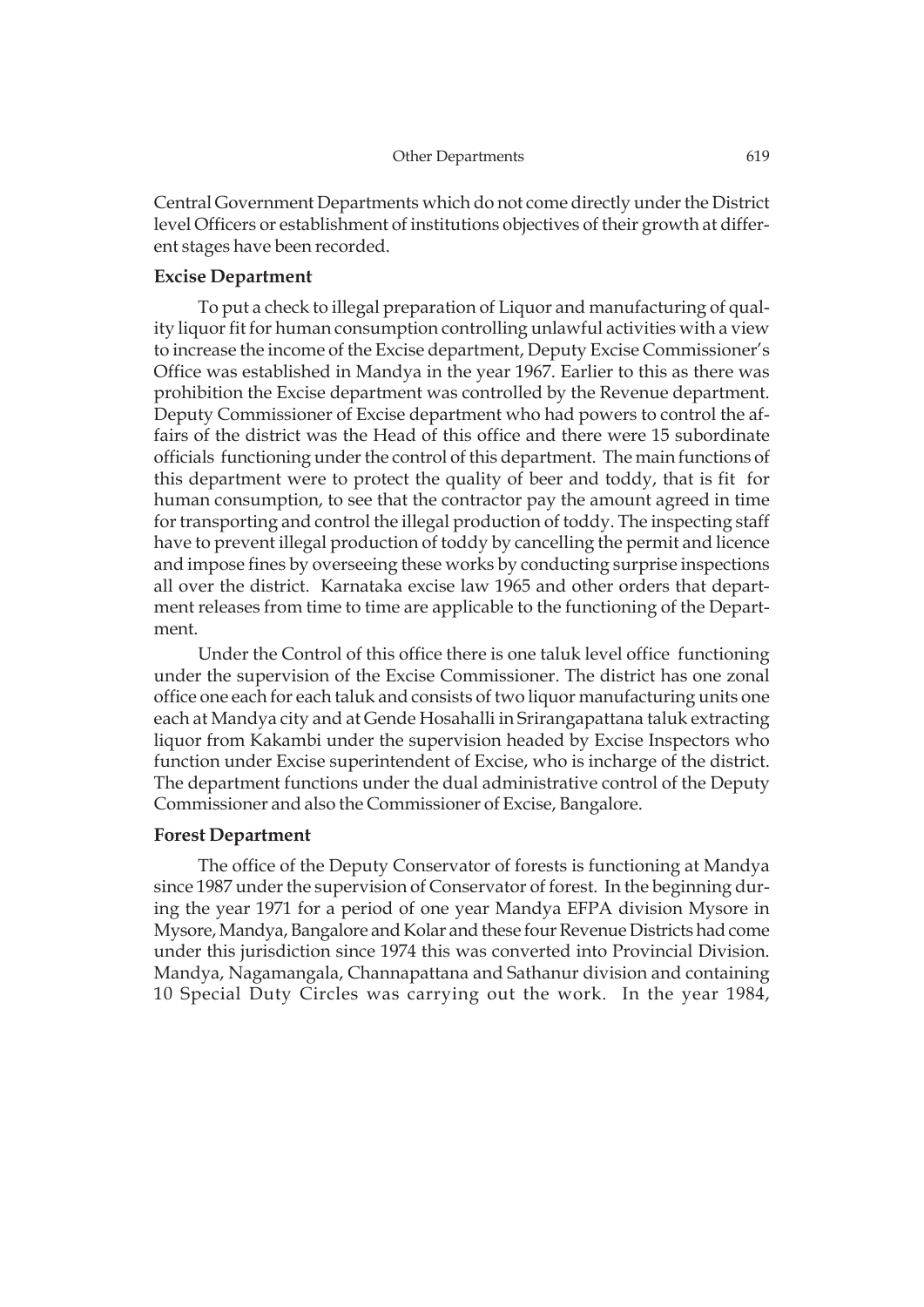Chennapattana and Sathanur, divisions were transferred to Bangalore Division. In the year 1987, in Mandya District a separate Forest Division came into existence. Then though social forest divisions were carrying out the work, in the year 1989 Forest Division was separated.

The office of the Deputy Conservator of Forest has seven provincial circles under its purview. The Headquarters of the two sub-divisions are located at Mandya and Nagamangala. Administration of forests is vested with the provincial division. Social Forest Division is working under the jurisdiction of Zilla Panchayat. There are 160 staff in provincial division and 99 staff in the Social Forest Department.

The Deputy Conservator of forest has the supervisory control of the district. The responsibility of supervising their division will be that of the Assistant Conservator of forests. The Chief Executive Officer of the Zilla Panchayath will be the immediate superior of the Forest offices in the district.

The main objectives of this office under the Forest development schemes are to undertake plantations to establish raising grooves and also supplied seedlings to farmers. This department also undertakes the implementing forest work of C and D grade land and also on land like Gomala, Tankbund, Roadside, canal sides to take up foresting schemes. Forest development, Schools plantation, decentralised plantation etc, social forestry planning are some of the other schemes in vogue. This department implements rural development schemes. The department follows the Rules and Regulations of the Government and also implements Karnataka Finance Code and other Forest Codes.

# **Economics and Statistics Department**

With the idea of collecting vital statistics of the districts and with the object of publishing the same, the office of the District Statistical Officer was established in Mandya in the year 1960. District Statistical Officer is the Chief Executive Officer and to assist him there are one Assistant Statistic Officer, four sub officers, two statistical Inspectors and two Census Office Assistant and also eight other staff are looking after the functioning of this office.

With reference to agricultural crop development the work like collecting statistics, establishment of meteorology centres, to inspect with respect to statistics collection importance of figures in the department of training, birth and death registration, District Statistics and also the publication of District Economic and Social analysis and reports, Nations survey and crop estimation, Insurance plan, Agriculture census, to conduct minor irrigation census and also the suggestions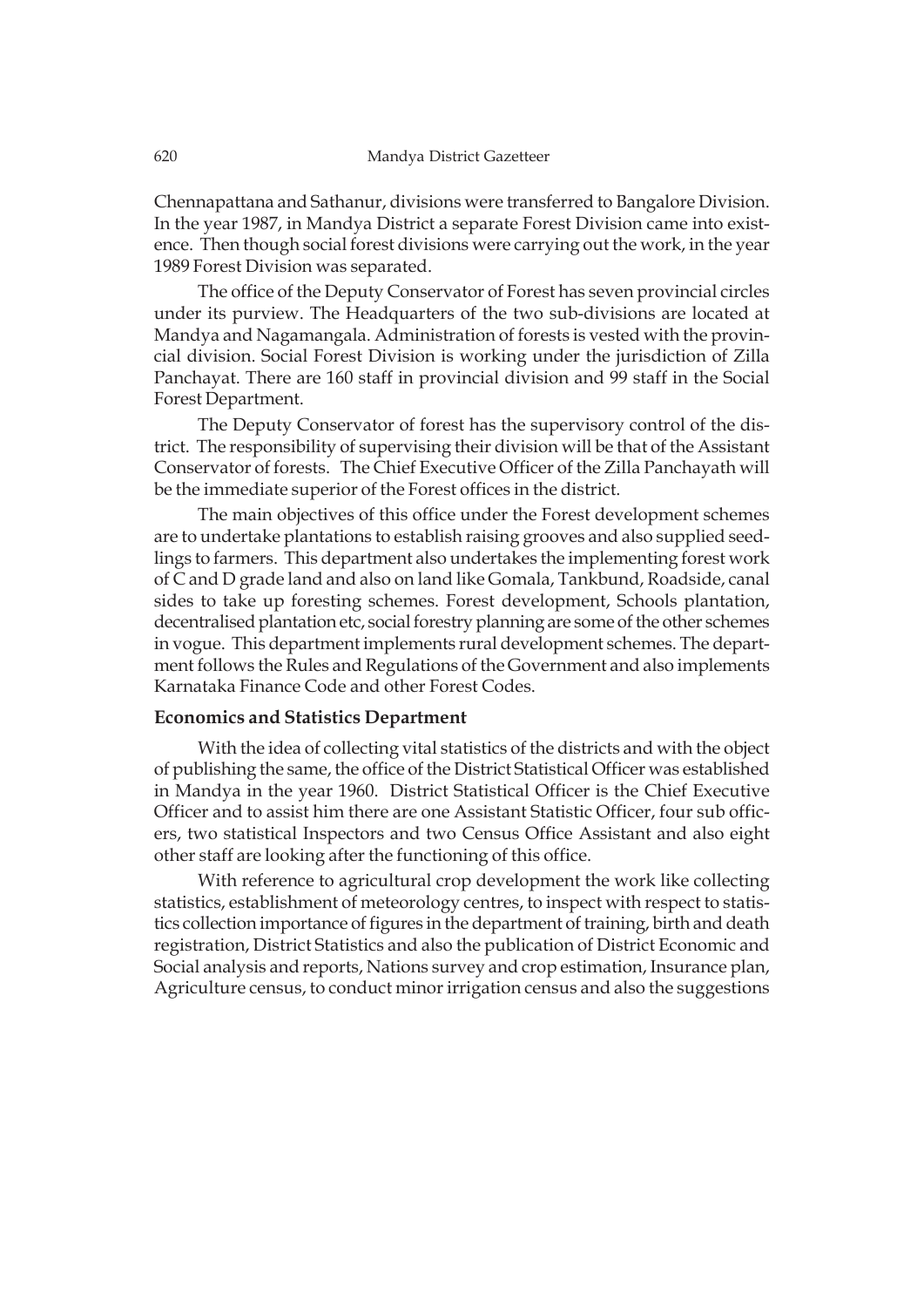of Statistics and census Directorate and to implement census work are the responsibilities of this office district under the supervision Tahsildars census observers and census assistance will implement the work. This department will carry out its activities at Bangalore as required by Economic and Census Directorate.

# **Food and Civil Supplies and Consumer Related Department .**

With the objective of distributing daily essential commodities through ration shops Food and Civil supplies and related to consumers department, the Deputy Directors office was established in Mandya in the year 1964.

All the taluks of the district, food department supervision is done by the department director and to help him there is one Assistant Director, three Managers and seventeen subordinates for implementing the schemes and programmes.

Under the Public Distribution system ration materials like rice, wheat, sugar and kerosene oil are distributed through ration shops, and distributes the above things for the Anthyodaya card holders were supplied with essential materials like Rice, Oil etc. Distribution of Yellow, Green, Saffron and Blue Photo Ration Cards were eligible to receive materials. The department also supplies ration for the Mid-day meal of the school children. To regularise and support the price of the agriculture products, sugarcane and sugar industries, petroleum products, cooking gas distribution are other works looked after by this department**.** Levy rice collection, inspection of petrol bunk, gas units supervision and supply of essential products to be released for the market, to regularise the Associations for public distribution, to grant permission to the unemployed graduates and also for other groups to run the ration shops etc., are the main works undertaken by this department. With the co-operation of Tahsildar and two food supervisors the work will be undertaken in the taluk jurisdiction. This department will come under the control of the Commissioner, Food and Civil Supplies, Bangalore. The department also supervises the working of consumer Forums established at the district level mainly established to seek redressal for various consumer issues.

# **Health and Family Welfare Department**

 The office of the District Health and Family Welfare department was set up in Mandya in 1964 to look after the Public Health and also Family Welfare. This is to give importance to the National and State Health Programmes. District Health and Family Welfare Officer is the head and he supervises the working of the District Leprosy Officer, District Malaria Officer, District Medical Officer (Incharge of family welfare, Labour Cases and children's health services), District Tuberculosis Officer, District Laboratory Officer and provincial Assistant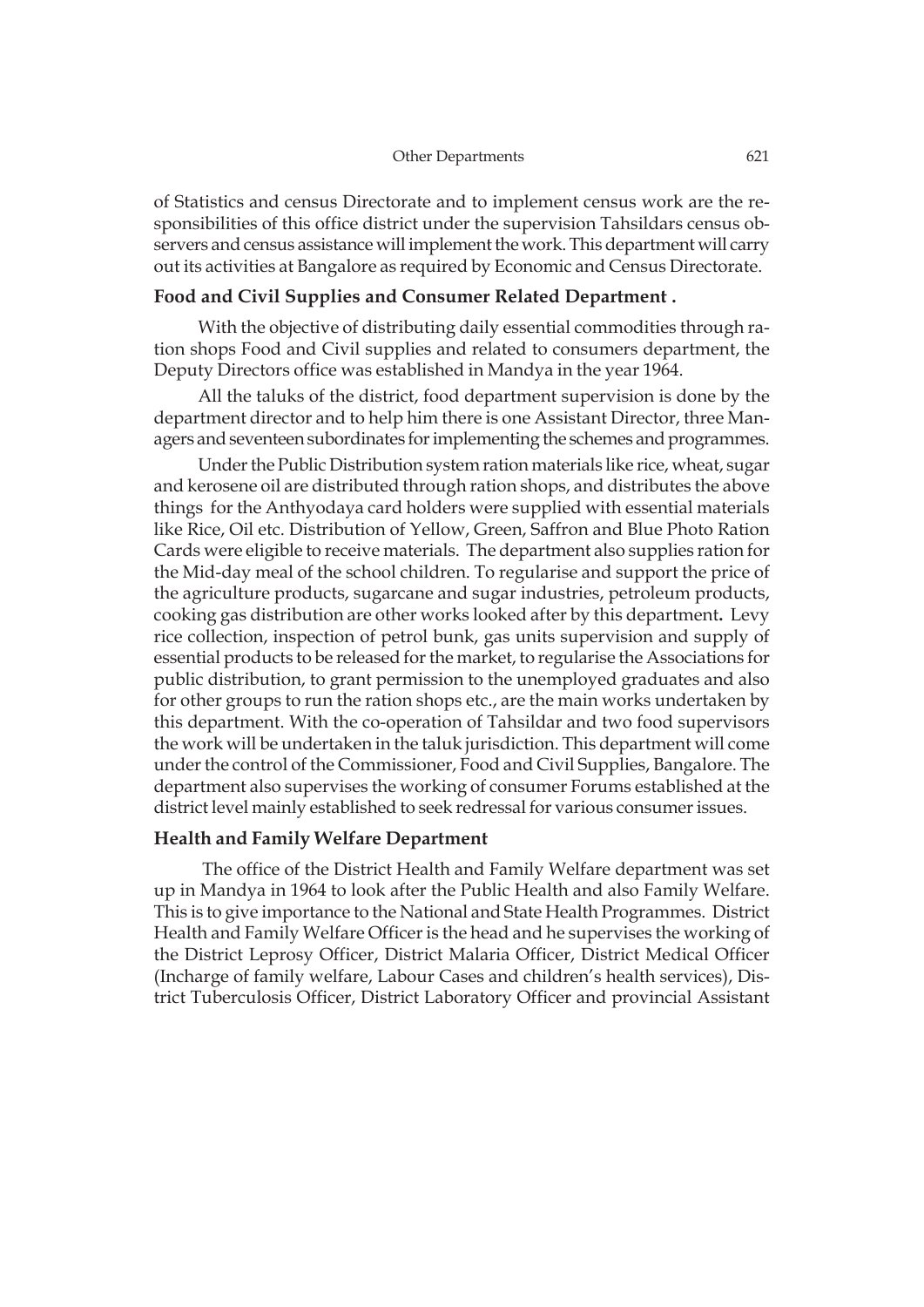Chemical Analyst (District Supervisors), District Health Education Officer and also other staff are functioning in the district. Rural Health Planning, Medical Development Programmes, Mother and children Health, Family Welfare Activities like vaccination programmes, eradication of National leprosy programmes, Revised National Tuberculosis Eradication Programme, Revised Nutrition Programmes, Laboratroy Services, Health Training & Environment programmes, Eradication of diseases services, and also School Children's Health Programmes are some of the schemes looked after by the District Health Department.

# **Employment and Training Department**

To have co-ordination and facilitate common people to comply with the requests the District Employment Office was established in Mandya in the year 1960. District Employment Exchange Officer is the head of this office and he will supervise the functioning of the entire office in general and Trade and Guidance officer in particular. Assistant Employment Officer is assisted by ten subordinate staff.

District Enrollment Officer will register the names of the un-employed candidates names in a register. District organiser will inform the vacancies to the above officer the names, qualification, age, seniority of registration. Depending upon the seniority they will be considered suitability for the vacancies. They visit the schools, student's hostels. Industrials Training Institutes and also to the other Training Institutions; they give work guidance, Trade lectures Trade conferences and conduct literacy exhibitions. They issue compulsory orders as per the laws about the vacancies and supervises, these are some of the works that are looked after by this office.

To collect the records from public and private sectors once in three months, and once in six months, and depending upon their investigation and comparative and collection of the above to prepare a job and market report and also to recognise new institutions are the other works undertaken by this department.

This office carries out the compulsory orders of 1959 and orders of 1960 with reference to Employment Exchange centres (Job vacancies of compulsory orders). Recently this office has computersied day to day work that have to be carried out. Assistant Director, disabled special Employment Exchange centre, Mysore is the head of this division.

# **Kannada and Culture Department**

With the object of implementing the meticulous use of Kannada in Government and non -government offices to propagate Karnataka culture, Of-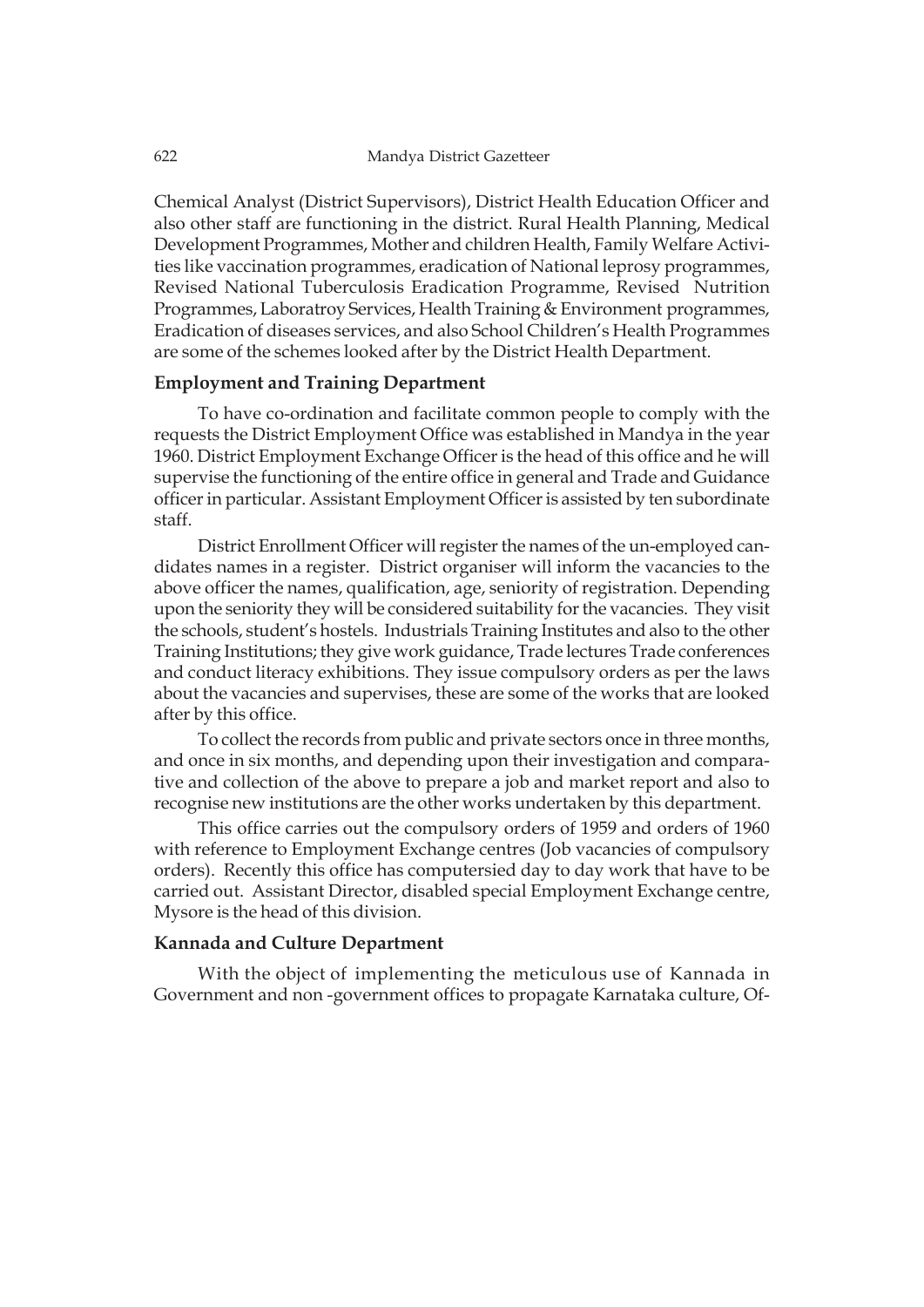fice of the Assistant Director, Kannada and Culture was established in Mandya in the year 1978 and the Assistant Director, Kannada and Culture has the district jurisdiction and he is the main officer of this division.

The important works undertaken by this department are Kannada development work, to run Kannada Classes to Government servants, officers, to use Kannada in the courts, to teach Kannada to non Kannadigas are executed and such other Kannada related services. To recognise artists in the district to conduct cultural programmes, and to organise seminars and workshops, under special unit to encourage artists, to construct open auditoriums in each taluk and to supply funds are taken up by this department. To refund medical expenses of artists, to supply funds exhibit the local talents of backward caste/class artists; to give opportunities to local artists, to exhibit their talents, to sanction remuneration and honourarorium and also to sanction monthly pension to conduct child talent, young talent competition young talent exhibition, selling of Books are some of the activities of this department and it also carries out other works entrusted and it functions under the supervision of the Deputy Director Kannada and Culture department, Mysore.

# **Karnataka Water Supply and Sewerage Board**

Karnataka water Supply and Sewerage Board is the sub-division office was started in Mandya in the year 1975. Assistant Executive Engineer is the head of the entire Mandya district and has the entire jurisdiction. This office looks after the execution of several works concerning Water Supply and Sewerage of Mandya Town, Maddur, Malavalli, Srirangapattana, K.R.Pet, Pandavapura and Nagamangala. This office also implements the legislation connected with the Board. There are 65 subordinate staff to help the Executive Engineer Karnataka Water Supply and Sewerage Board Division-I, Mysore will be the immediate controlling authority of this district office.

# **Karnataka Land Army Corporation Ltd.**

 The Office of the Deputy Director, Karnataka Land Army Corporation Ltd., was started in 1995 at Mandya. Deputy Director is the head of this office in Mandya district and also from 2002-03, new district Chamarajnagar comes under his administrative jurisdiction. To assist him there are five Assistant Directors, 21 Technical staff and also 63 other staff. To train the unemployed rural youth and rehabilitate part time un-employed youths and impart disciplinary Army training are the main activities of this office. To undertake Contracts connected with the public work and to see that these are carried out through the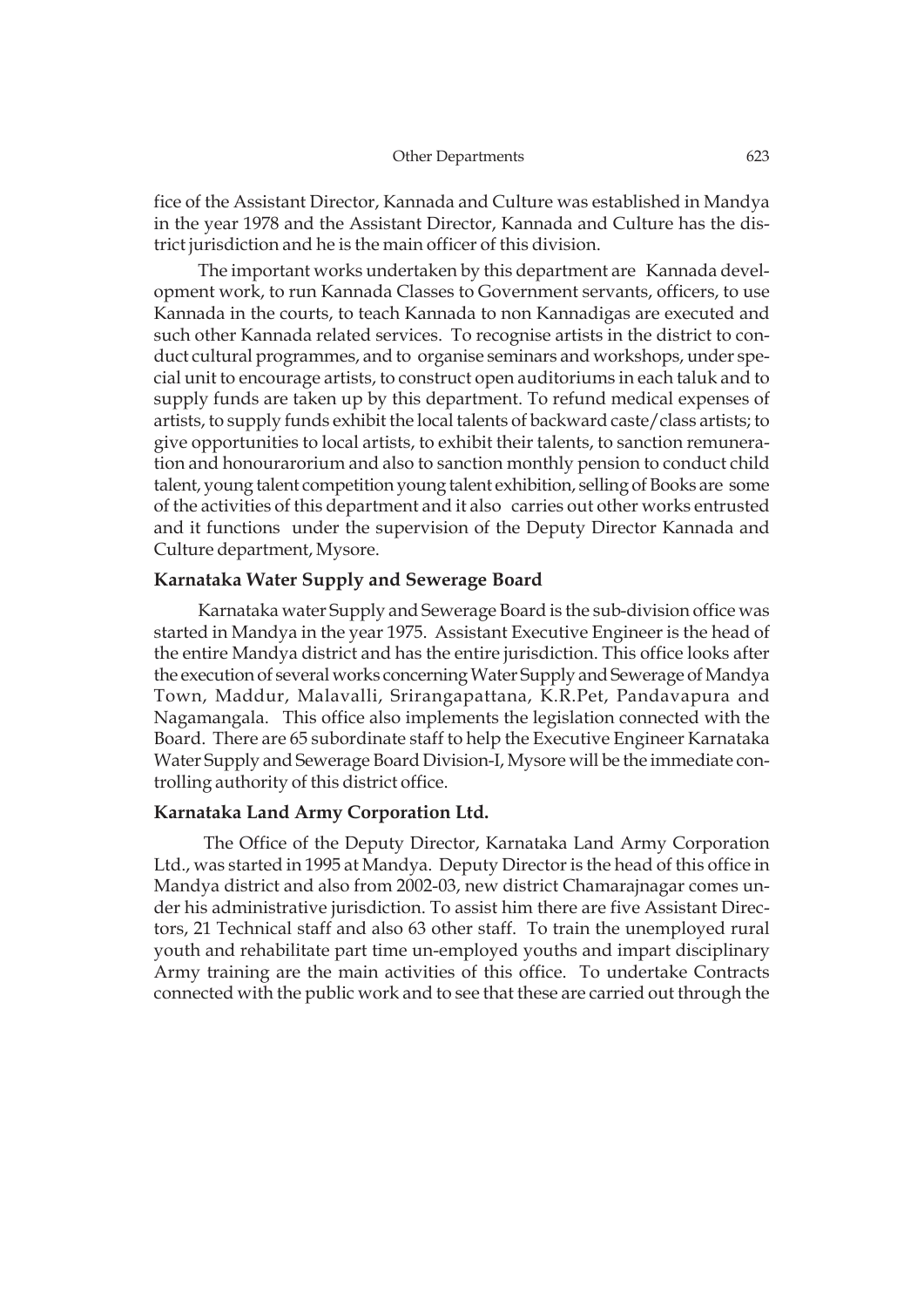Corporation Engineers without any middleman, work to be carried out by payment of wages prescribed by the Government and Land Army Corporation.

This department has powers to execute the work projects entrusted by Central and Quasi Government agencies and finally handover the same after completion. This Corporation has been entrusted with the work connected with the students hostel, Hospital buildings and connected with the different departments, Zilla Panchayat, District Adult Educational Officers and Training Institutes functioning in the district. The offices which are functioning under the control of this office respectively are Mandya, Malavalli and Pandavapur. Assistant Director of Mandya controls the work of Mandya and also Srirangapattana, Malavalli office has the jurisdiction of Maddur taluk. Pandavapur office has the jurisdiction of K.R.Pet and also Nagamangala, Chamarajnagar, Yalandur, Kollegal taluk come under the jurisdiction of Chamarajnagar. Under Gundlupet and also Tamil Nadus Ooty's Central Education trust which constructs some building come under the jurisdiction of Gundlupet office. Joint Director of Karnataka land army, Mysore is the immediate controlling officer of this office.

# **Karnataka State Seeds Corporation Ltd**

Karnataka State Seeds Corporation Ltd., being a Karnataka Government's subsidiary institution was established in the year 1982-83 in Mandya to distribute good quality of seed grown. The Manager who has jurisdiction of the district is the head of this corporation and he is assisted by 19 subordinate staff. Storage and seed preservation, planning are the main objectives of this corporation. Managing Director, Karnataka Seeds Corporation, Bangalore is the administrative head of this department.

# **Karnataka State Finance Corporation Ltd**

 With a view to develop the Industries in Karnataka the Karnataka Finance Corporation was established at Bangalore, under the State Financial Act of 1951 and its branch office was opened at Mandya in the year 1985. Assistant Chief Manager is the head of this office and there is 34 sub-ordinate staff to assist him. This office carries out the works like to grant long term loans in order to help new entrepreneurs to start new industries or to develop the existing industries, to renovate the existing industries and to execute such other programmes initiated by the Government comes under the jurisdiction of this office.

This office also sanctions Financial Assistance to execute schemes such as Technical programmes, Hotel Industries, Industrial Townships, Transport Trade, Modernisation work, Quality Control, Electro medical operates, Electric Genera-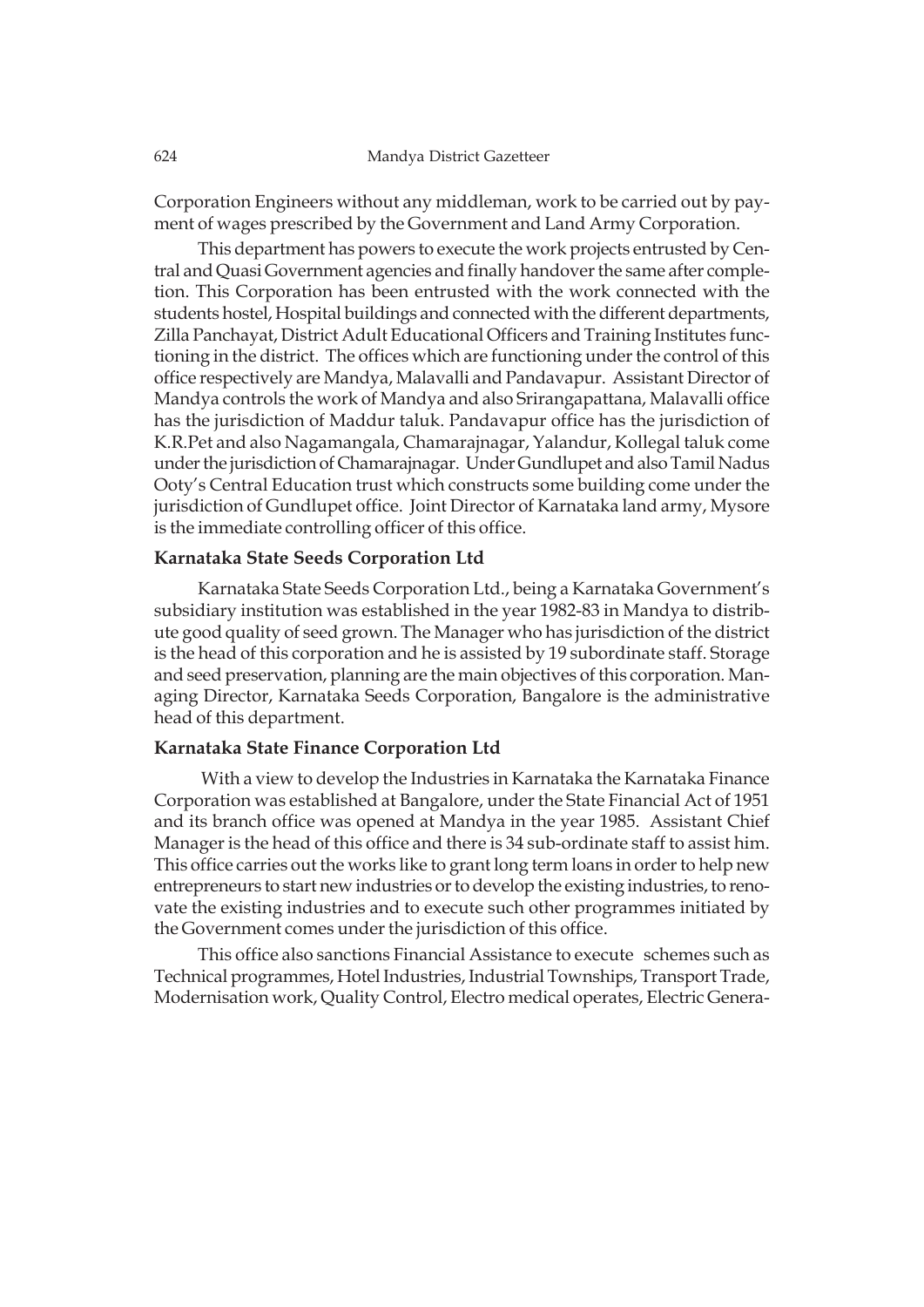tors, Nursing Home, Computers, Tourism activities management of Roads, development and erection, to rehabilitate Sick Industries, shopping centres, and cowsheds, are granted with financial Assistance. Educated unemployed, disabled persons, retired ex-military specialists in trade are given from facilities. This office gives low rate of interest to help Modernisation of Industries.

# **Industries and Boilers Department**

Inspectors of Factories office was establish with a view to carry out the work in Mandya and Inspector of factories is the head of this office. He has the jurisdiction of Mandya, Hassan and Bangalore Rural District Ramanagar, Channapattana. The main activities of this department are approving plans of new factories, renovation, amendment and also payment of salaries to the labourers etc, are some of the responsibility of the Inspector of factories. This office carries out the Karnataka Factories Act 1948, Karnataka Factories Regulations 1969, Karnataka Payment of Wages Rules 1963, Karnataka Welfare Officers Rules 1963, Payment of wages Act 1948, and Karnataka Maternity Benefit Act & Rules 1966 etc. Deputy Chief Inspector of Factories Mysore division is the joint Inspector of factories, Bangalore and also Chief Inspector of Factories and Boilers (Central office), Bangalore is the dual controlling authority of this office.

# **Legal Metrology Department**

 With a view to certify and stamping of weights and measures are also conduct Industries inspection by filing of cases the Legal Metrology Department was created in the year 1962 at Mandya. Assistant Controller of Legal Metrology is the district head of this office and he is assisted by five other sub-ordinate staff. This Assistant Controller has the jurisdiction of the entire Mandya District. Under his purview the offices of Mandya Sub-division, Maddur sub-division, Pandavapura Sub-division, are there, and every sub-division administration is entrusted to one Inspector of Metrology. Commissioner of Metrology located at Bangalore is the ultimate head of this department. This department implements several rules and Acts like Karnataka Weights and Measures Act 1985, and also Rules and Regulations of 1988, and package of material Act 1976 and Rules of 1977.

# **Industries and Commerce Department**

District Industrial Centre was established in Mandya in the year 1982. Earlier to this Industries and Commerce department was functioning under the supervision of the office of the Assistant Director at District level. Subsequently it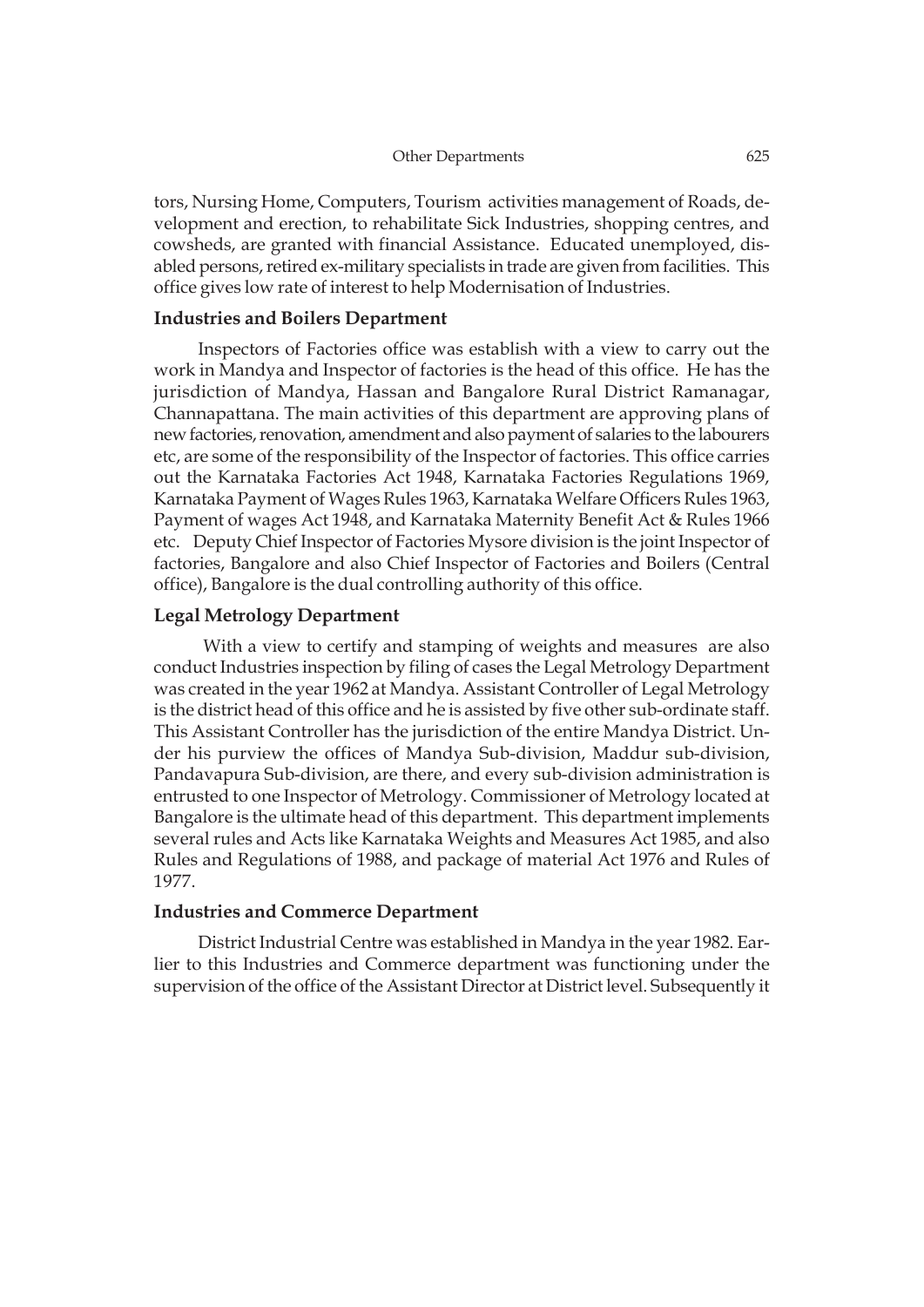was headed by a Chief Manager, which was recently redesignated as Joint Director. He has the district jurisdiction and he is assisted by one Industrial Extension Officer, one Deputy Director and Office Superintendent and other nine subordinate staff. This department implements the orders issued by the Government from time to time. To issue Temporary/Permanent registration certificates, sanction of Government financial aid, Sales Tax exemptions, Honey Rearing, Coconut coir and Jute-thread production, to give loans to educated unemployed etc. are some of the activities of this department. To furnish essential infrastructure facilities to the interested entrepreneurs who wants to undertake new industrial persuit. Also to help them with loan facilities, to supply raw materials, to provide them training in marketing facilities, to issue permanent registration certificates to those who start production to sanction financial aid, to recommend to the banks about the available loan facilities, to the educated unemployed, to invite application for Prime Ministers Rozgar Plans and to provide them ten days training to recommend to give entrepreneurship. Training to the future entrepreneurs, to provide facilities under the Worlds Plan, to provide facilities to the artists, to provide necessary facilities to them and also training, implementing of 'Yashaswini' plan which is meant exclusively for women and also other activities are undertaken by this department under the supervision of District Industrial Centre.

# **Agriculture Department**

With the main objective to implement agricultural development programmes, office of the Joint Director of Agriculture was started in Mandya, in the year 1995. Earlier to this under the Sandra (besaya), Intensive agricultural development this office was working under the Deputy Commissioner. Afterwards this responsibility was given to Deputy Director of Agriculture. He had the jurisdiction of the District, and all the agricultural activities of all taluks were being supervised. Deputy agriculture Directors post was redesignated as Chief Agricultural Officer. Subsequently the Agriculture department was restructured and the post of Deputy Director was upgraded as Joint-Director of Agriculture in the district. To assist the Joint-Director there are more than 38 subordinate staff. To give suggestions to the district farmers regarding methods of modern agriculture, agricultural implements seeds, manure, to supply pesticides to preserve plants and also to look after the quality aspect as per the agricultural rules and guidelines, to train farmers, to increase agricultural products and to implement state as well as central governments' plans, programmes etc, are some of the activities undertaken by this department. Establishment of farmers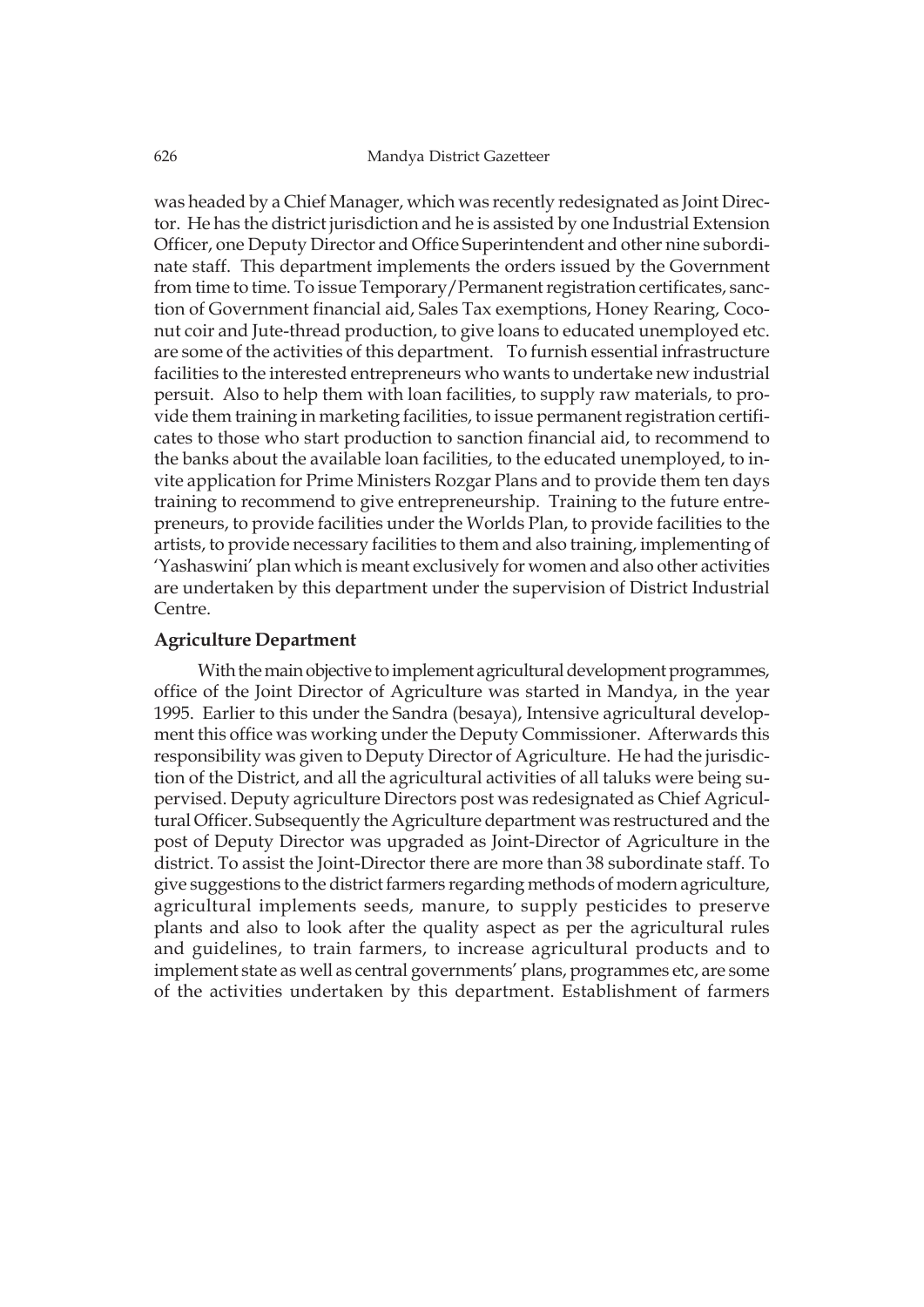communication centres since 2000-2001 have been opened to provide farmers, to supply the necessary products and also to test the soil, seed test provide technical know how.

Several developmental activities, under different plans many districts and state wise several programmes are being implemented by this office are, District Sector Green, mixed manure production, Agriculture Mela, Exhibition, National Development of dwidala Seeds Programme, Oil Seeds Production Plan, Special Component Plan, State sector Programmes like Agricultural Plan, small tractor distribution programme, power tiller distribution programme, providing Hi-tech implements distribution of Paddy mini kit trials, programme of Savayava (organic) Agricultural Programme, Navodaya Board, National Vegetable Oil Development Board and such other related activities. For Small and very Small Farmers are to be supplied certified seeds at very reasonable rates under quality control, the quality supply of implements and demand for quality seeds, manure, collection and as well as distribution of insecticides and pesticides to examine the above, if there are producers of adulterated products and also institute criminal cases against those who violate. Mud samples collection, WYTEP plan and also other bio-tech activities are implemented by this department. Commissioner for Agriculture in Bangalore is the ultimate Head and controlling authority of this office.

# **Watershed Development Department**

In the district from 1-1-2000 District Watershed Development department came into existence. This department implements several work connected with agriculture. District Watershed development officer supervises the activities of this department. Commissioner Watershed Development, Bangalore is the ultimate controlling authority of this office at the district level.

# **Khadi and Village Industries Board**

With the main objective of giving rural Artisans and those who know fine arts, education unemployed and women, give financial aid and also to provide Technical know how, office of the Khadi and Village Industries was established in Mandya in the year 1960. District Khadi Gramodyog Officer is the head of this office, to assist him there are collection officers, including technical supervisors and seven subordinates are there. In rural areas to develop different rural products like khadi silk, polycloth, wollen cloth trade and also to solve unemployment problem financial aid and also technical know how are the main activities of this department. Khadi and Village Industries Development and also to implement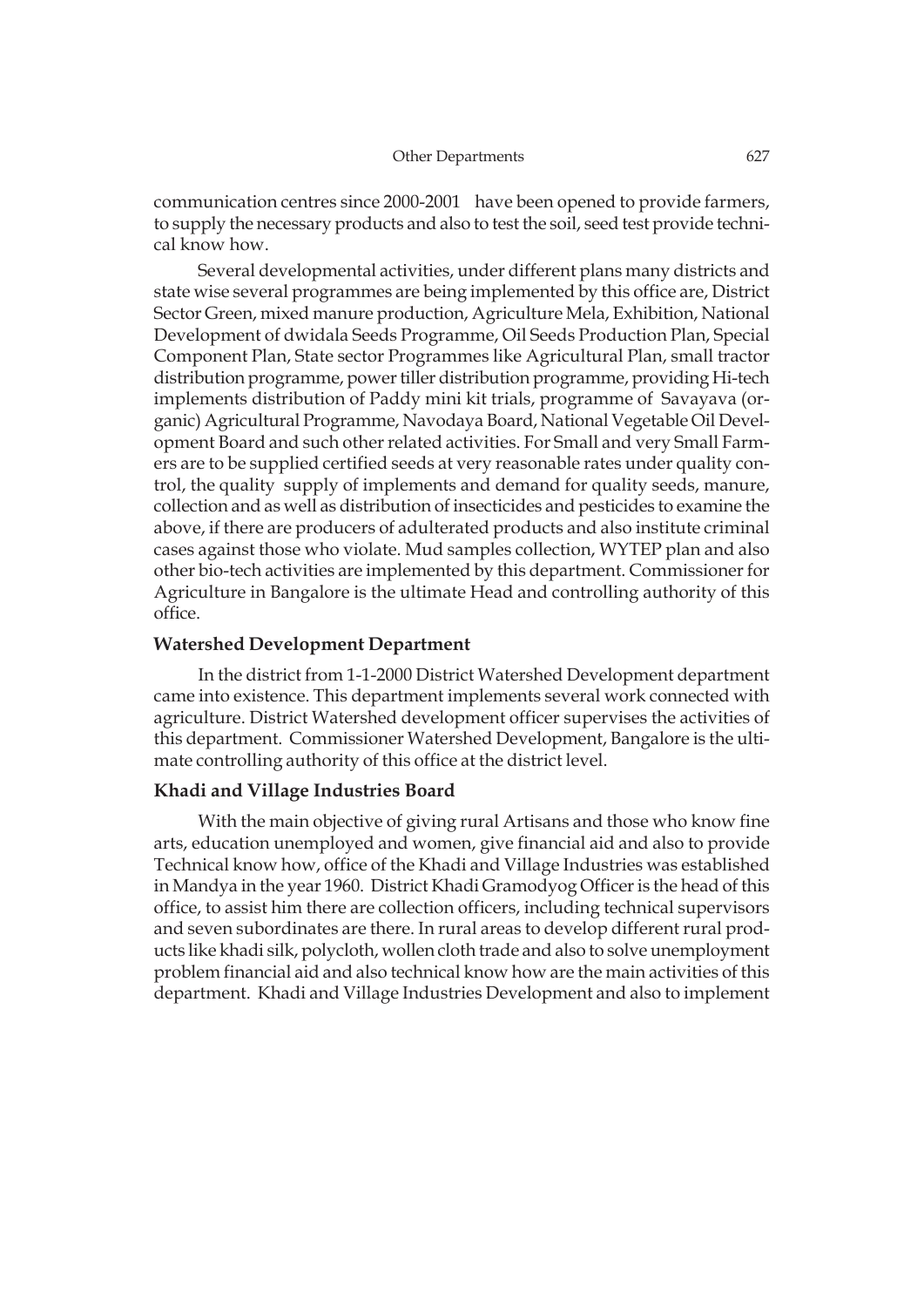its working is the responsibility of this office. Chief Executive Officer, Khadi Gramodyog Board, Bangalore is the head of this office.

# **Mines and Geology Department**

 Surveying ground water availability in the water shed areas of the district, and also to give technical guidance for sinking Borewells the office of the Senior Geologist was started in 1974 at Mandya. Presently this is works under Zilla Panchayat and at present this office has been renamed as office of the Senior Geologist and he is the head of this office. He is assisted by three Junior Geologists. One Junior Geo physicist and six subordinates staff. To provide technical guidance under various plans for digging wells and sinking Borewells the public use and also for government agencies. Also to provide technical advice for conducting the survey of ground water resources in the water shed areas of the district and also to give Technical guidance in the district canal place, other technical activities such as, conducting surveys of ground water as well as improving rain water harvesting in selected villages and also to undertake examination of water samples are being undertaken by this department.

# **District Consumer's Forum**

With the object of getting solution to consumers' grievances who have been frequently exploited, the Mandya District Consumers Forum was established in Mandya in November 1991. This Forum is presided by one President who is a judicial person. This Forum acts according to the Karnataka Welfare act 1986 and also Consumers Welfare Act 1986 and also consumers welfare rules and regulations-1988 and contained in the handbooks. To help the president the office is headed by one Assistant Registrar and one Assistant Executive Officer and including one Shirasthedar, and eight other staff are functioning. This office looks after the affected consumers and gives them suitable compensation. These are the things that forum implements.

# **District Treasury**

Even prior to independence Mandya Treasury was working and in the beginning this was under the jurisdiction of Revenue department. Afterwards from 1967 this was separated and comes under the jurisdiction of Treasury Directorate. District Treasury Officer is the head of this department and he has the jurisdiction of Taluk Treasury's Executive Offices. To help him Assistant Treasury Officers and one including Chief Accountant in all 52 other staff. Mandya Districts Zilla Panchayats, Gram Panchayat Municipal offices and also Town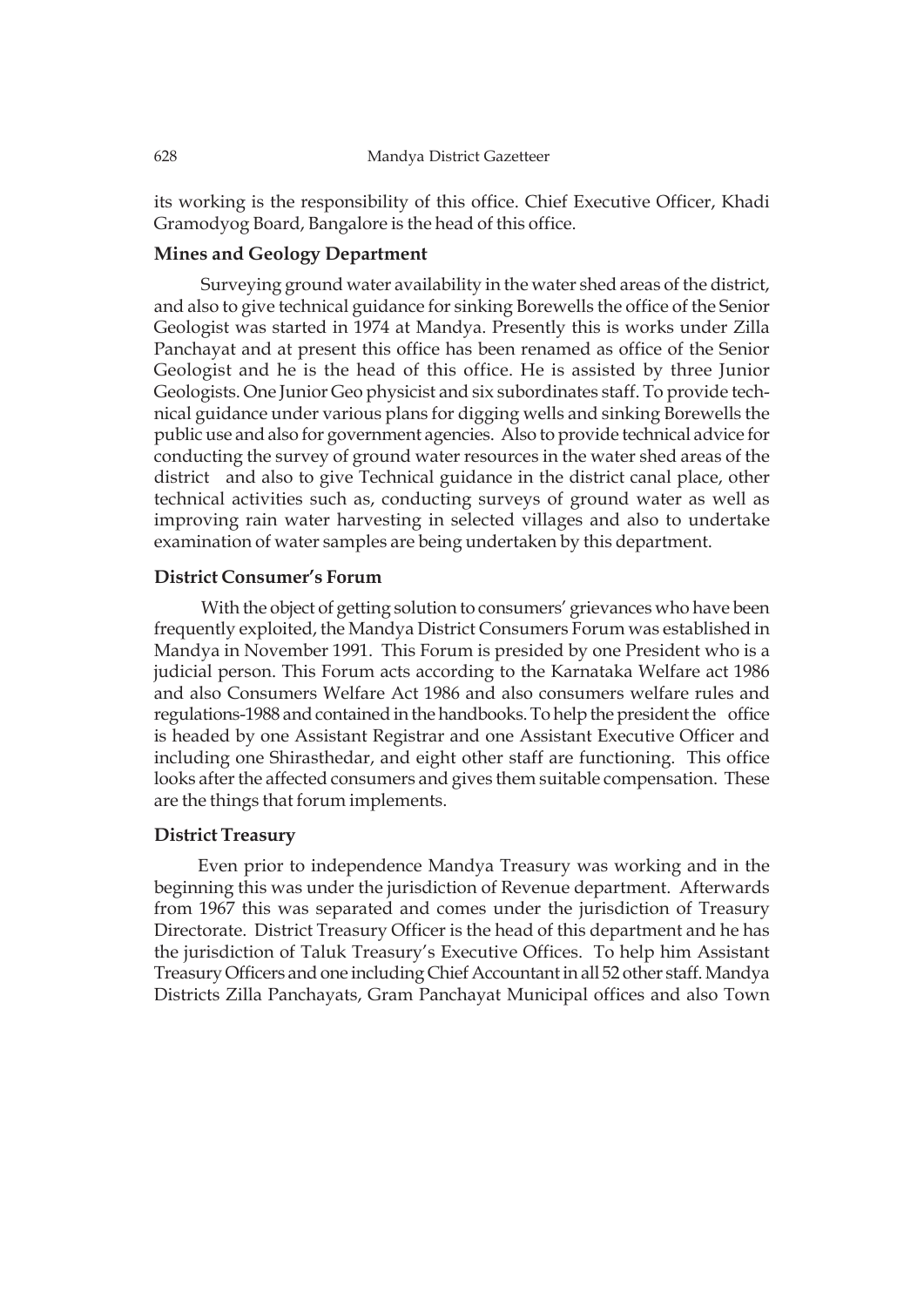Municipalities Accounts are organised and it submits the same to Chief Accounts Officer. This work is being done by this office. Karnataka Financial Code, Karnataka Treasury Code, Karnataka Contingent Expenditure Code, Budget hand book, etc. and other Government Rules and Regulations are being implemented by this department. Different departments which implement different plans, and payment of bills connected with them are finalised and Departments Main Accounts, Head of accounts is the responsibility of this office. Leaving Mandya taluk, there are sub-treasuries in the remaining six taluks have Deputy Treasuries; Deputy Treasury Officer supervises the working of the District Treasury. The department has been computerised on 1-2-2002 and all the work comes under online or HRMS system.

#### **Horticultural Department**

With the object of encouraging the public by adopting scientifically advanced methods of growing vegetables, fruits, Mushrooms, flowers and medicinal plants and also scented plants and other horticultural crops and Office of the Deputy Director, Horticulture, Mandya started functioning under the jurisdiction of Zilla Panchayat since 1992. Earlier to that from 1956 to 1971, this came under Assistant Superintendent of parks and gardens Mandya. Later from 1971 to 1992 this unit started working under the District Horticultural Officer. At present this comes under the administration of Deputy Director, Horticulture and this office has the jurisdiction of entire Mandya district. The Deputy Director, Horticulture is the head of this office and he is assisted by one senior Assistant Director and 83 other staff. Under the Jurisdiction of this office there is one each senior Assistant Director, Horticultures' office for all the taluks in the district.

The Horticulture department as under taken several developmental activities such as providing technical information about Horticulture, training for agriculturists to undertake garden oriented plantations like growing of several varieties of fruits and vegetables, development of new plants and their maintenance are supervised and executed by this departments under the supervision of the Zilla Panchayath the department has executed several schemes and programmes such as collection of coconut seedlings, maintenance of Nurseries, development of fruits and vegetable crops, convening of seniors and discussion sessions, celebrating regional utsavs, providing infrastructural facilities development of Nurseries, publicity for Horticultural crops, construction of plant protection laboratories, checking of coconut and areca nut disease, controlling of mushroom diseases and finally providing protection for all kinds fruits and vegetables are some of the main activities of this department. Besides these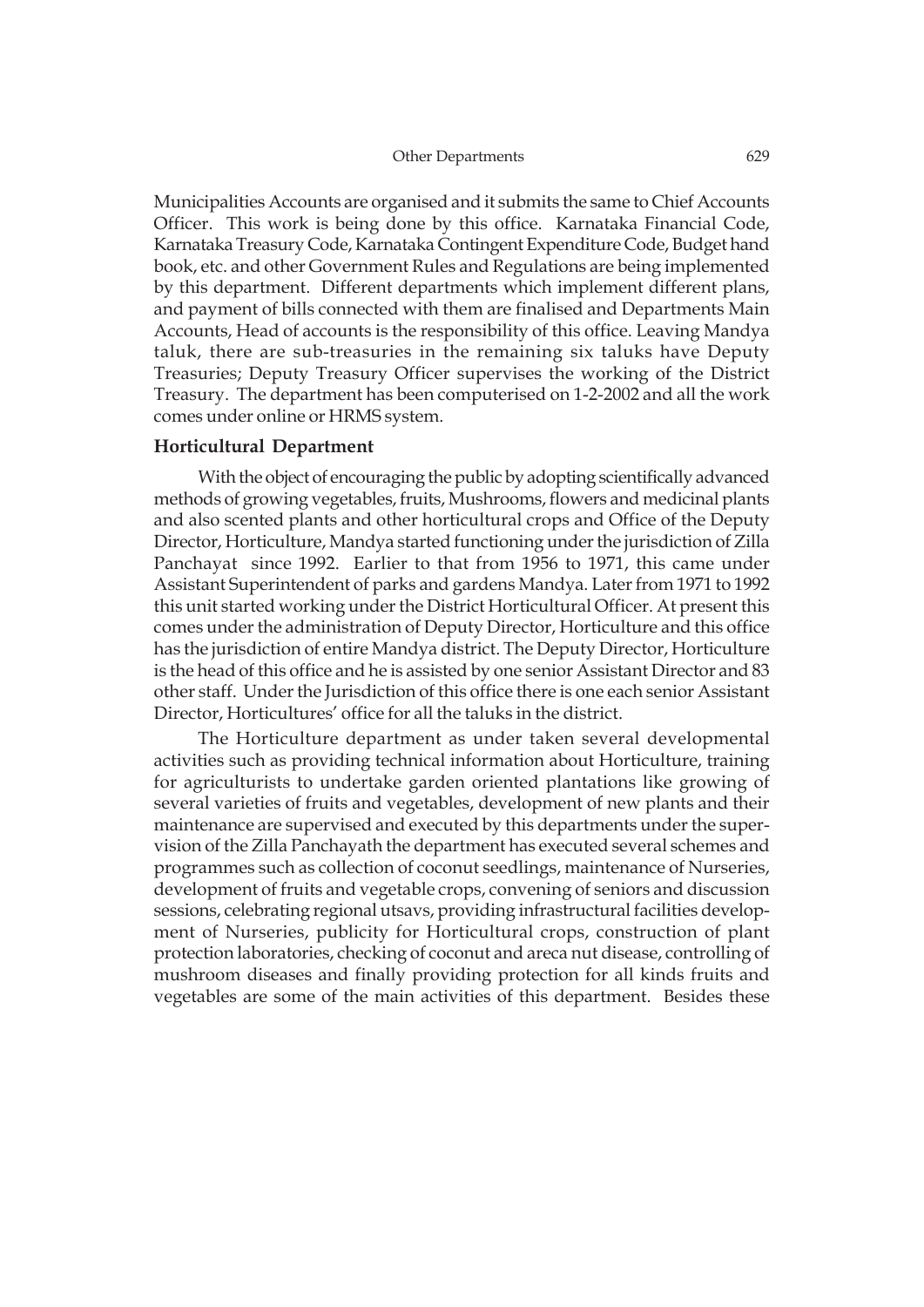programmes, the department also introduces several taluk Panchayat programmes like training for agriculturists, development of decorative plants and extension of Horticultural crops and providing 50% of financial assistance to peasants to undertake plant protection, distribution of chemicals and fertilisers and under the special component plan. Prevention of plastic agriculture, using sprinkler irrigation for Horticulture gardens and execution of the scheme "our House our garden" a centrally sponsored scheme of growing spices, pulses, coco and other advanced roots and shrubs and several other schemes introduced by the Zilla Panchayath from to time to time.

The District Horticultural Producers' Marketing and Processing Co-operative societies has been functioning and implementing various schemes and programmes introduced by the Horticulture department. Under the agies of the societies several marketing outlets have been opened and their by help the distribution of fruits and vegetables to public and other general Hostels spread over the district.

# **City Improvement Authority**

As per the Karnataka Trust Board sub rule 1987 Mandya City Improvement Authority was started in Mandya.

The Mandya city comprises of 18 revenue villages which were acquired by the City Improvement Authority over the years and as a total area of 61.79 sq.km. under its control. Within the city limits the authority as under taken formation of layouts and colonies and as the aim of distributing residential as well as commercial sites for the needy applicants. The Authority is headed by one Commissioner and he is inturn assisted by several officers and other necessary staff. The Commissioner is also Chairman of the Authority which consists of both official and non-official members which totally amounts to 20 members.

Besides, formation and distribution of sites the Authority also issues building licenses, possession certificate, recognition of private layouts, protection of green belt area, utilization of unused and waste lands and undertaking several other developmental programmes are the main activities of the Authority.

# **Pre-University and Vocational Education Department**

The office of the Deputy Director, Pre-University Education and Occupational Training Department office was started in Mandya in the year 1997. Mandya has 39 Govt. Pre-University college and five separated Composite Degree Colleges, 10 Grant in aid and 30 private Pre-University colleges come under the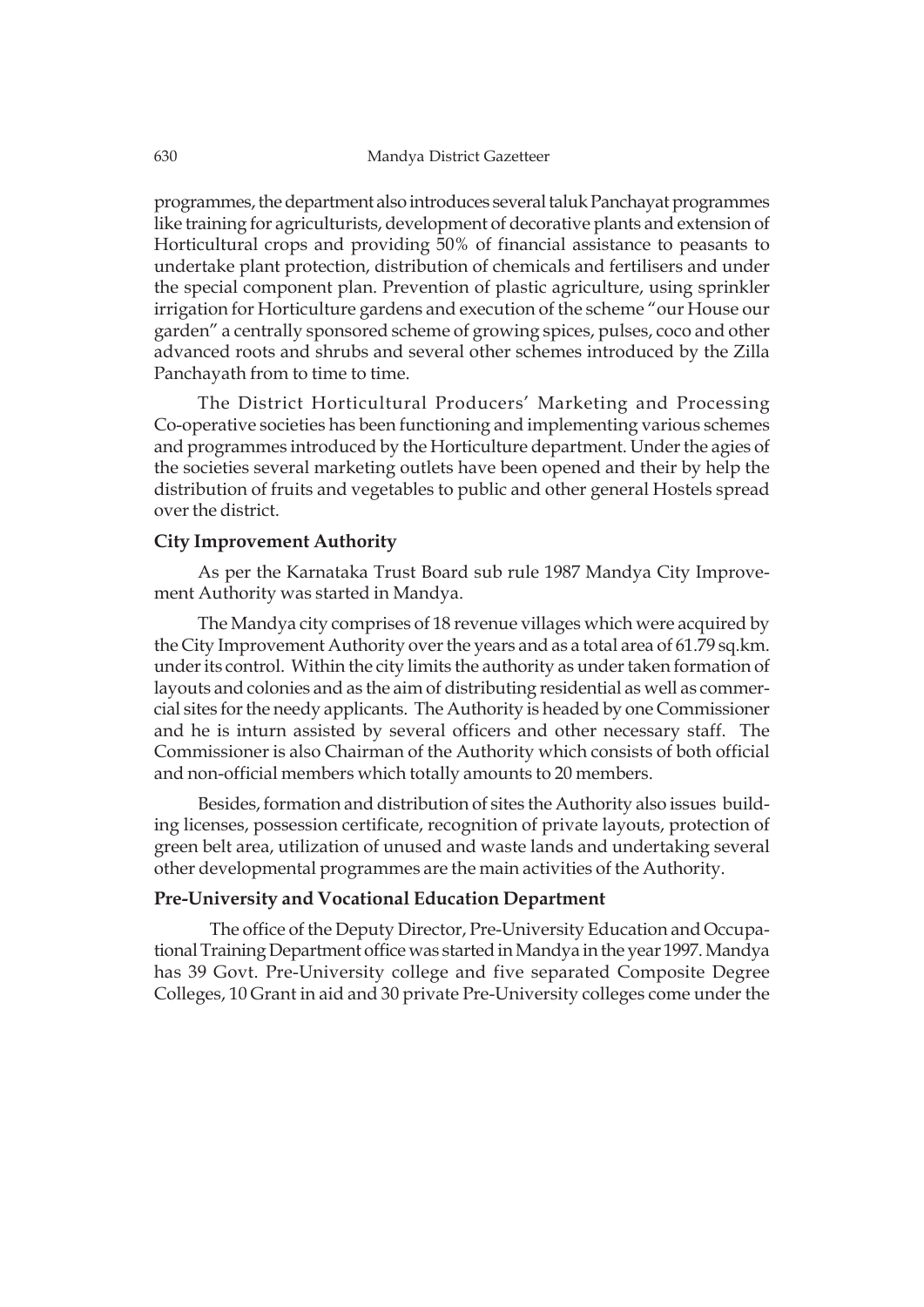jurisdiction of this department. Among these 34 colleges have facilities of Job Oriented Course (J.O.C). Inspection of all these colleges, Pre-University and Vocational Education and other Educational activities, Supervision of examination work, Sports activities, Physical training, Library and also enquire into several complaints received about the college buildings are some of the responsibilities of this office. The other execution Plans instituted by the department and also supervise developmental activities are the main responsibilities of this department. Deputy Director is the head of this office and he is assisted by other necessary staff and, Director, Pre-University Education department, Bangalore and also Director Vocational Education are the main Controlling Authority.

# **Animal Husbandry and Veterinary Services Department**

With the object of Providing Veterinary services activities and also Management aspect, District level Animal Husbandry and Veterinary Services was established in Mandya in the year 1975 under the supervision of the Senior Assistant Director, and he was executing the activities of this department. At present Deputy Director is the Executive officer and has the jurisdiction of the District, to assist him there are 25 Assistant Directors, 90 Veterinary Doctors, four Veterinary Supervisors, 102 senior veterinary supervisors, 89 Veterinary Inspectors, 139 Veterinary helpers and also other 746 necessary staff are there.

Protection of animals from diseases development of veterinary wealth through artificial Insemination improved breed development, the activities connected with social and financial plans implementation, fodder development, animal fodder development, barren animals medical treatment Mobile Veterinary Medical services etc. are same of the important activities of this department.

There are branch offices of this department and they work under the supervision of Assist Director at places like Pandavapura, Srirangpattana, Nagamangala, Malavalli, Mandya, Maddur, Keregodu, Kodiyala, Melukote, Bharathi Nagar, Besagara halli, Aadichunchanagiri, Kyathe Gowdana Doddi, Nelligere, Kirugavalu, Sheelanere, Keelara, Belakavadi and Kikkere. In addition to this, Seep and Sheep Development Board at Mandya, Nagamangala and also there is a Chief Rural Development Programme and Bandur Sheep Development programme offices are working under one Assistant Director, at Malavalli.

### **Regional Transport Department**

The Regional Transport office has started working in Mandya from 1958. Regional Transport officer is the chief Executive officer and has the District jurisdiction, two senior Motor Vehicle Inspectors, seven motor Vehicle Inspectors and other 32 staff members are there to assist him.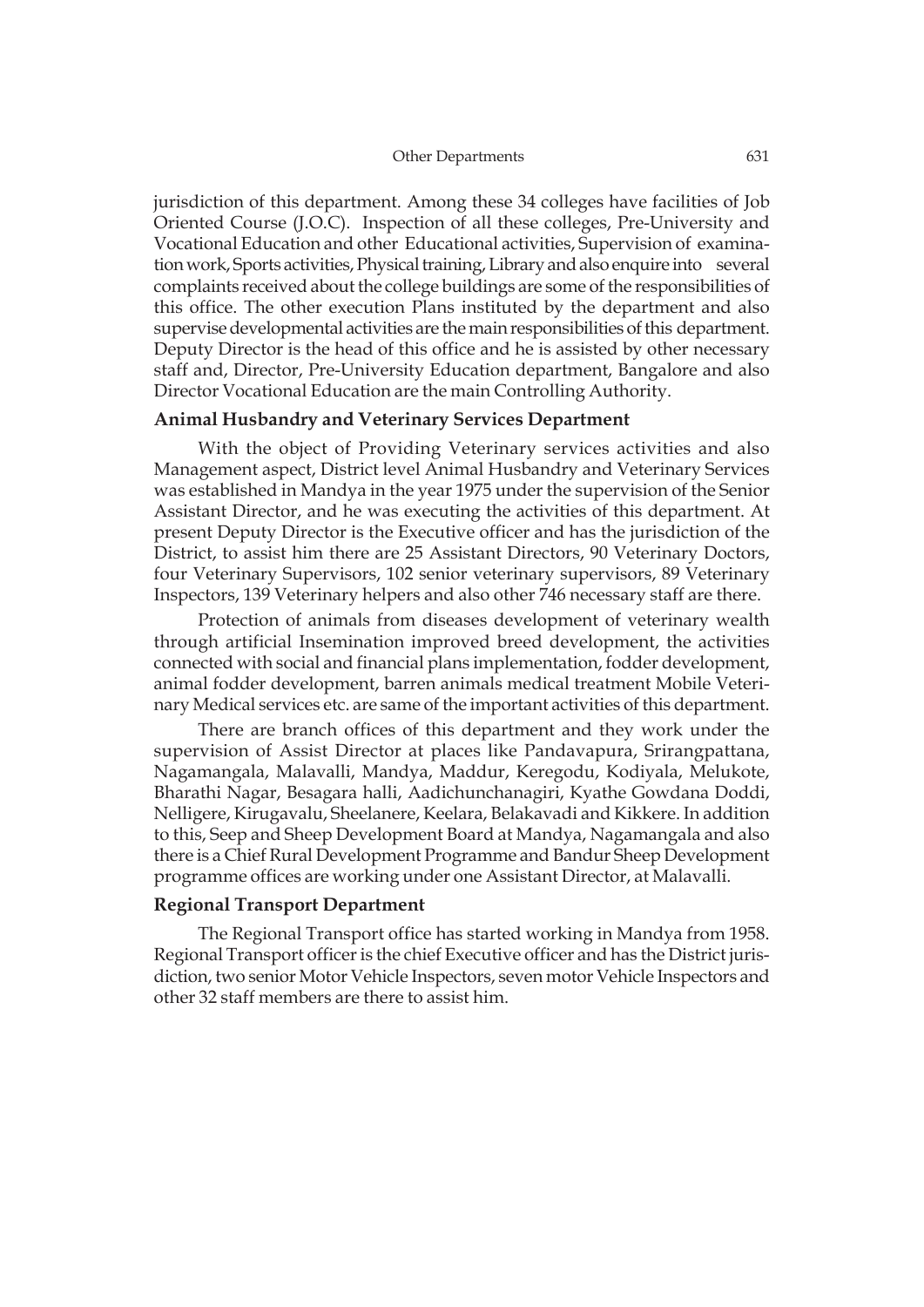Registration of Motor Vehicles, collection of taxes with respect to Motor Vehicles, issue of license to Drivers and issue of permit to Transport vehicles and also under the Central Motor Vehicles Act of 1988 and other activities are being executed by this office. Karnataka Motor Vehicle Tax Act 1957, Karnataka Motor Vehicles Act 1988, Central Motor Vehicles rules and regulation 1989, Motor Vehicles Rules and Regulation of 1989 etc., are being enforced by this department.

#### **Police Department**

With the object of maintaining Law and Order and also to stop Crimes, District Police Superintendent's office was started in Mandya in the year 1959. Earlier to this it was looked after by the Deputy Commissioner of the district. District Superintendent of Police is the head of the District has the jurisdiction of the entire Mandya District. Under his control one Assistant Administrative Officer and other 33 staff members are working under him. The Superintendent of Police has the jurisdiction of the entire district and looks after the activities of the department. Under the Superintendent of Police an Additional Superintendent of Police and other staff are also functioning. Indian Penal Code, Indian Criminal Code, Special and Local Laws, Implementation of police manual, Election Commission's Act, Karnataka Police Act of 1963 Prohibition of Dowry Act, PCR Act and other rules and regulations laid down by the Department are being implemented by this office. At taluk level subordinate offices like Subdivisional and circle offices, Police Stations and also Police out stations are there. In addition to this District Intelligence Services, District Crime Registration office, District Scientific Unit, National Highway Unit, Finger print division, District Wireless Division and also district Reserve Police division come under the Administrative Jurisdiction of District Superintendent of Police. To control and conduct the traffic as per Traffic rules, monthly celebration or prevention or crime and to create awareness in the public about stoppage of crime, to issue hand bills, Publishing in the local papers and also to exhibition or slides in the Theatres, and special activities are implemented by this office. Inspector General of Police, South Zone, Mysore is the Immediate Head of this department.

# **Meteralogical and also land Records Department**

Land Record Assistant Director of Mandya Sub-division was started in the year 1979 is undertaking the activities of the department. Earlier in 1938, this office was functioning as survey department and later this was renamed as Assistant Superintendent of Land records. At present this was renamed as Land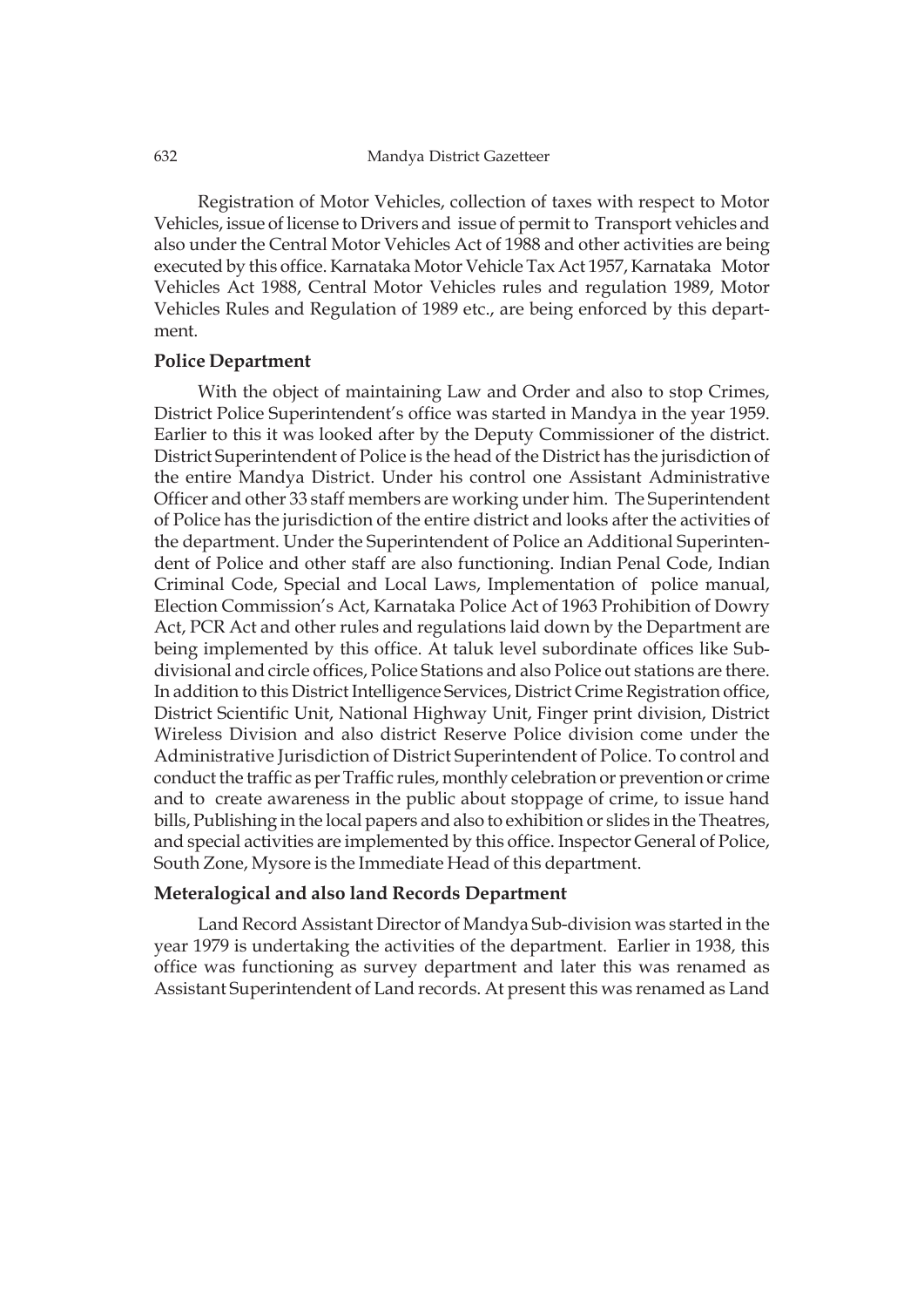#### Other Departments 633

record Assistant Director. This office has Mandya and Malavalli jurisdiction, Land Survey offices in different taluks supervise by the Land Survey officers. Other four taluks, Pandavapura, Sub-Division office jurisdiction, Assistant Director is the chief executive office and to help him 147 staff are there, connected with land, Land reforms, Podi ( ) records measurement, Land Sanctioning, Land conversion, Land right change, Land reforms, drawings, tax disbursement are some of the activities.

Karnataka Public service rules, Survey manual (Mojini kaipidi) and also the rules that are passed by the director are implemented by this office.

# **Women and Child Welfare Department**

With the main objective of looking after the welfare of women and children, women and child welfare Department was established in 1984 at Mandya and is headed by one Assistant Director. This Assistant Director is administering the entire district as jurisdiction of the district and he is assisted by one Women and Child welfare Programme Officer, One special Nutrition Programme Inspector and also other necessary staff. The main activities of this department are to implement the women and child development programmes for the development of children between the age group of six months and six year, Nutritious food programme, nourishment of Pregnant and Nursing Mother, Vaccination and Pre-primary Education. The department also takes steps to the child marriage, Dowry system and Devadasi system and implement certain programmes to control these obnoxious practices. The department also undertakes programme to maintain, child care centres, Destitute Homes, Rehabilitation centres for child labourers, old age homes, orphanages and to implement several progressive programmes for the development of women are the core activities of this department. Financial assistance for children who are in economic distress and programmes for Infant girls welfare, revived living for uncared girls and self power are also the main activities of the department. Other programmes such as Maternity Grounds (NMA scheme), physically disabled and mentally challenged women are given special care and development by this department.

# **Mandya District Co-operative Agricultural Products Marketing Federation Ltd.**

With the objective of distributing chemical and fertilizers, pesticides and other agricultural related products are supplied through Primary Land Development co-operative societies, District Co-operative Agricultural Products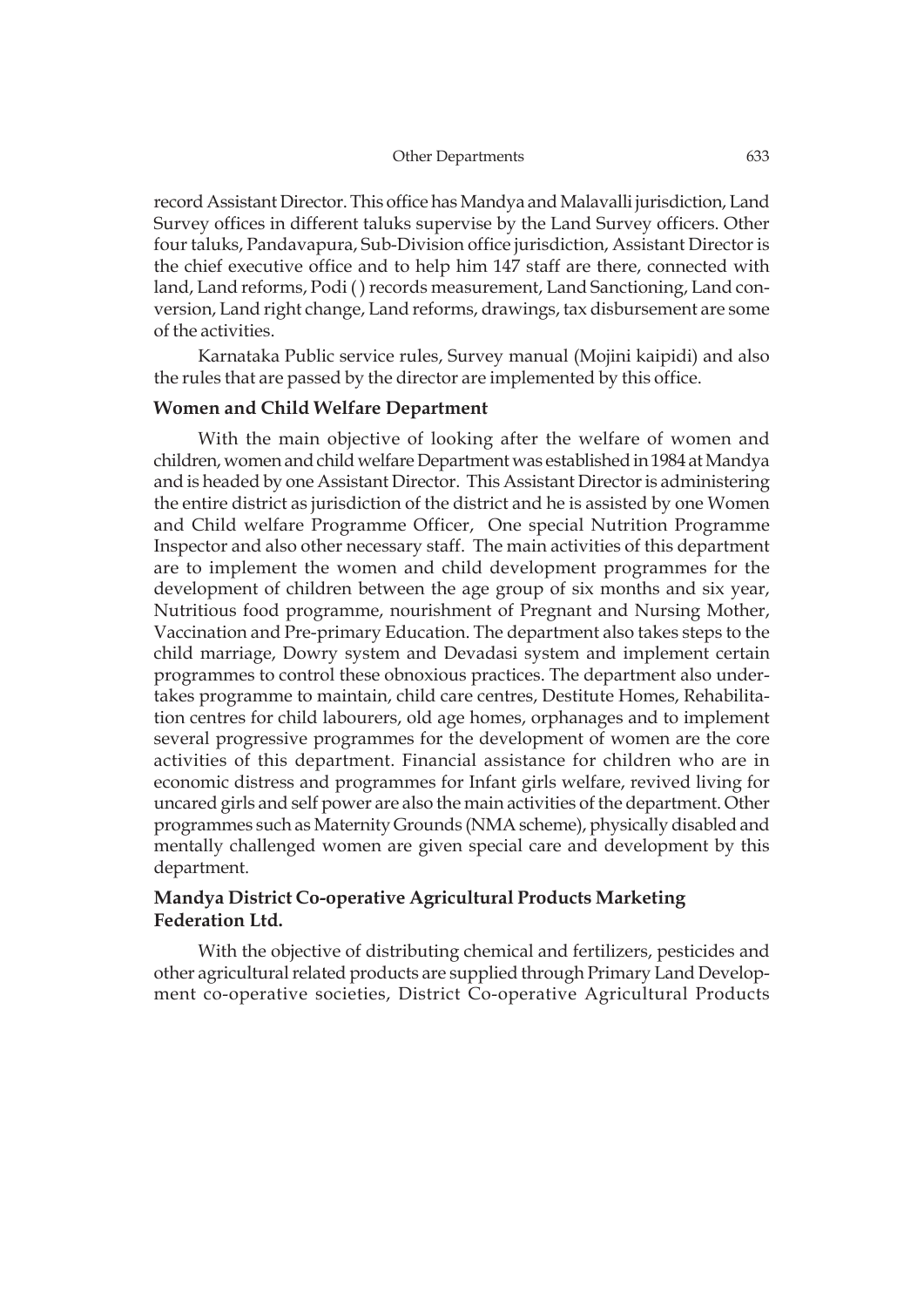Marketing Federation Ltd., was started in Mandya in the year 1998. Managing Director is the head of this Federation and he is assisted by one Chief Executive Officer and his and the entire district comes under his jurisdiction and there are other staff to assist him. At present the sale of Chemicals and Fertilizers being the important activity of this Federation. The rules and regulations connected with the co-operative organizations are implemented and executed by this office.

# **Fisheries Department**

Utilising the water resources of the district in order to develop Fishery industries, Office of the Senior Assistant Director, Fisheries was established in Mandya in 1975. He functions within the jurisdiction of the district and he is assisted by eight Assistant Directors and other necessary. It is the responsibility of this office to execute the activities of the department.

 The main functions of the department are the development of the big and small tanks both technically and collectively undertaking their improvement also to educate fishermen to undertake Fishy culture, production and rearing of fish seeds, distribution of Fish seeds, giving financial assistance for the construction of Fish ponds, arranging exhibitions and Training to benefit fishermen and other plans are implemented by this office. Assistant Director, fisheries offices are also functioning at the taluk level in order to carry out the activities of the department. There is also Fisheries Area Manager  $\qquad \qquad \text{if } \mathbb{R}$  and also fisheries supervisors to carryout the activities of the department. Chief Executive Officer, Zilla Panchayath Mandya is the superior officer. (PÉÉRABARA)

# **Youth Service and Sports Department**

The office of the District Youth Services and Sports Office was started in Mandya in the year 1975. Originally it was functioning under District Planning Officer, but at present it is under the control of the Commission State Youth Centre, Bangalore. District Youth Services and Sports officer being the head of this office, has jurisdiction of the entire district. The main objective of this office is to create awareness among the rural youth about the Sports and also to encourage the development of Sports and other related activities in the district. Conducting of the District level Sports Meet, Dasara Sports Meet, Rural Sports Meet Women's Sports Meet, Youth Festivals, Summer Training Camps and also Government servants organising Sports Meet for and other Sports activities sports club are the main responsibility of this office. The District Youth Services and Sports Officer is assisted by the three office staff. This office comes under the supervision of the Zilla Panchayat Administration. This office arranges Sports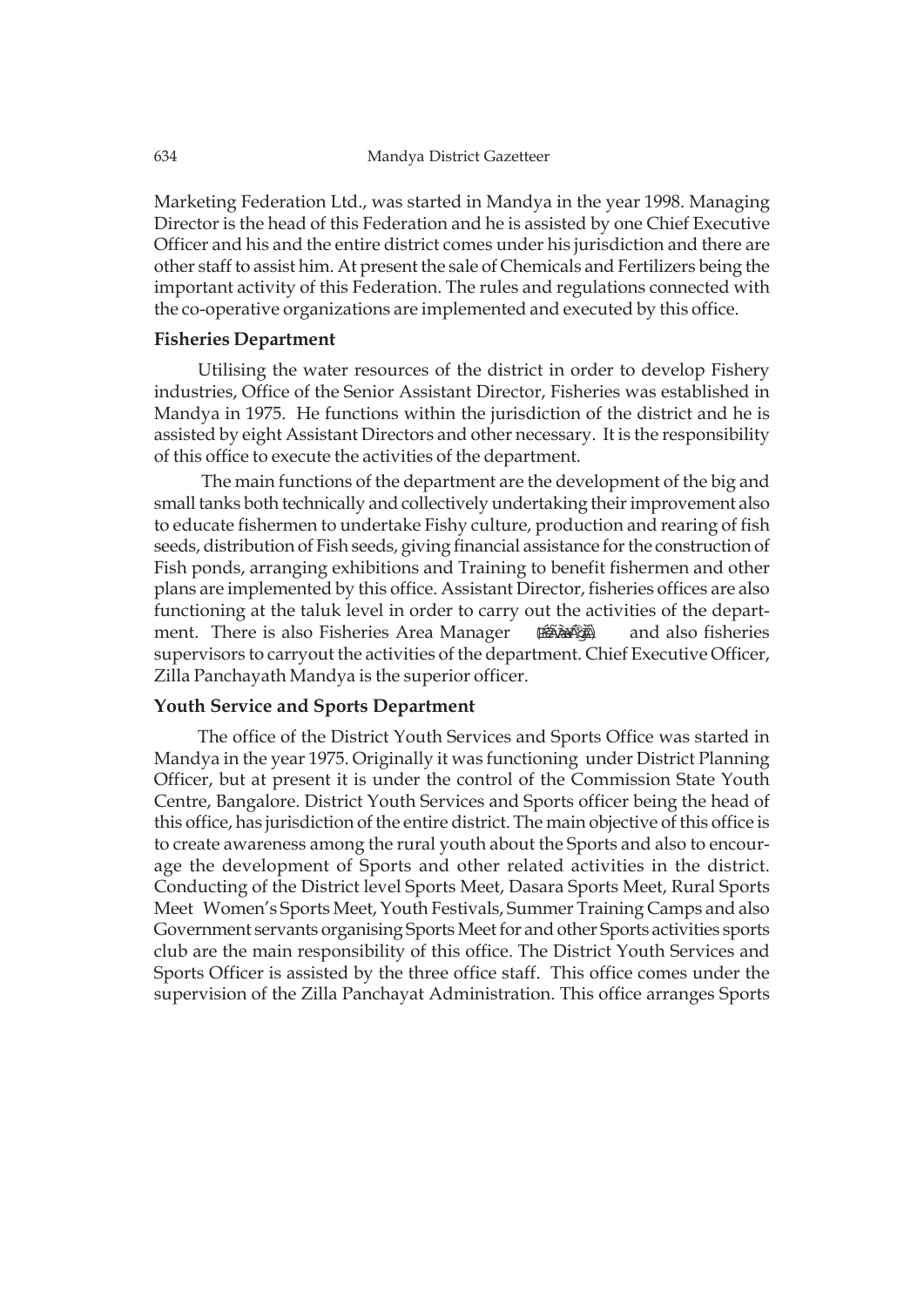#### Other Departments 635

and Cultural activities in Rural areas. Under the special programmes for the district the department undertakes organizing the youth, establishments of youth clubs, to train the youth for developing leadership qualities, implementing special schemes such as Yuva Prerana, Yuva Chetana, organizing Youth and Camps and encouraging youth to undertake such other adventurous activities are the responsibility of this department. The department also encourages the building up of Gymnasiums and also grants scholarships for the body builders and provides Flood light facilities for certain sports fields and fulfills other improvised sports materials and other equipments. The department also gives TA' DA' for the sports persons who participate in various district as well as Taluk level Sports meet. Construction of Stadiums and indoor stadiums and also to build open air theatres are undertaken by the department. It also encourages adventure sports and also conducts training camps for such activities. Four Trainers from Sports Authority of India and also eight Trainers from Karnataka Sports Authority are imparting training in different stadiums of the district.

# **Sericulture Department**

The office of the deputy director, sericulture was established in 1980 at Mandya with a view to introduce new technology, publicity and special training for agriculturists and their by bring about alround development in sericulture. The deputy director is the head of this office and he is assisted by two gazetted managers and 13 other necessary staff. The department implements various plans & schemes related to the development of sericulture in the district. The programmes like giving loans and advances to silk worm rearing sanctioning financial assistance for bi-voltine silk worms, controlling of sericulture oriented diseases, specially granting financial assistance for Mulberry plantations under Special Component Plan and also implementing several schemes and programmes of the department related to sericulture development. Under aegis of this department, the office of the Assistant Director's at Malavalli and K.R.Pet are functioning. In turn these offices control 21 sericulture Technical services centres, maintenance of two sericulture learning centres, and also sanctions freely a centralised sericulture market and also to develop sericulture zones are their main responsibilities.

The Chief Executive Officer Zilla Panchayat, Mandya; Sericulture development Commissioner and Directorate of Sericulture, Bangalore are the immediate controlling authorities of this office.

# **Adult Education**

The District Adult Education Department is headed by a District Adult Education Officer and this office come into existence with the objective of imple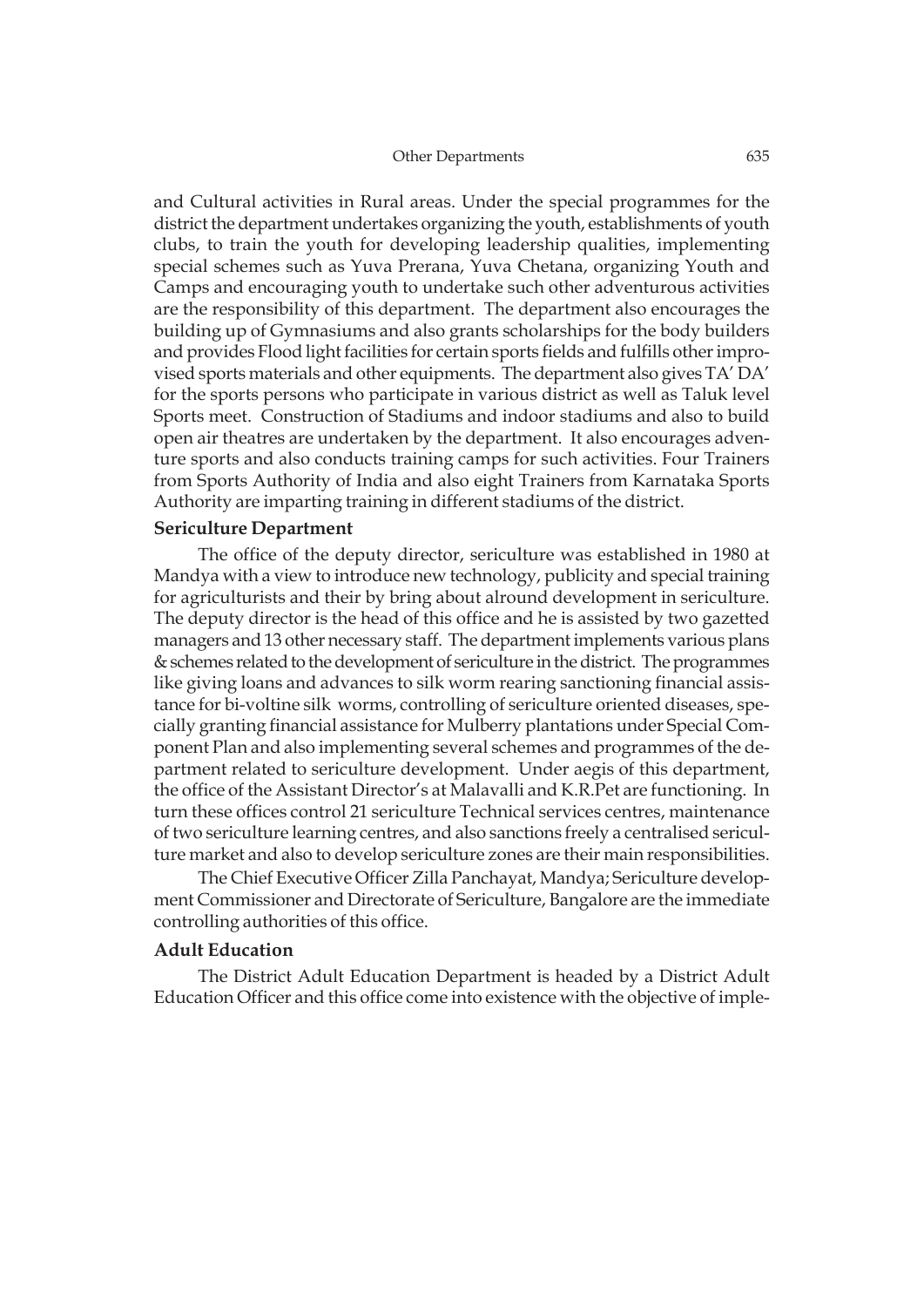menting educational revolution in the district under a comprehensive rural developmental programme. The persons in the age group of 9-35 were identified and selected to under go Adult Education Programme for the first time in the district. The district Adult Education Officer being the head of this office has the jurisdiction over the entire district and he is assisted by one programme assistant and other necessary staff. The Adult Education Programmes are conducted by one resource person and rural development experts selected by the District Adult Education Officer in consultation with the Director of Adult Education, Bangalore. Special emphasis is given for the alround development of the villages in the district. In the being 100 villages were selected to implement several programmes for the alround development of these villages. While doing so a list of required resource for the villages were prepared accordingly. Priorities for developmental works were prepared and implemented according to the respective needs of the village. For the execution of with such programmes the co-operation of the local villages and also government agencies were called for prioritizing the same. Frequently, such programmes were supervised at the implementation stage itself. All these responsibilities are discharged through the adult education programme at the village level.

The department of Adult Education implements schemes and programmes like spreading of literacy movements, several programmes concerning adult education, programmes designed by the National Literacy Mission improvement of educational institutions engaged in the task of literacy programmes and periodically conducting surveys and Inspections of various programmes and several other related activities. Besides, the above mentioned programmes several popular schemes such as creating literacy awareness among the young girls and boys, also educating them regarding rural health and sanitation, bring awareness against the meaningless practices, as well as unnecessary religions beliefs and their by making them socially active change their attitude through the establishment of well equipment public libraries.

# **Public Works Department**

The Public Works Department is one of the most traditional departments, which was originally called Maramth Department engaged in construction of roads, bridges, public government buildings and travellers bunglows etc., After unification the office of the public works department started functioning in Mandya since 1963 and he is head by Executive Engineer and inturn he is assisted by 36 other staff.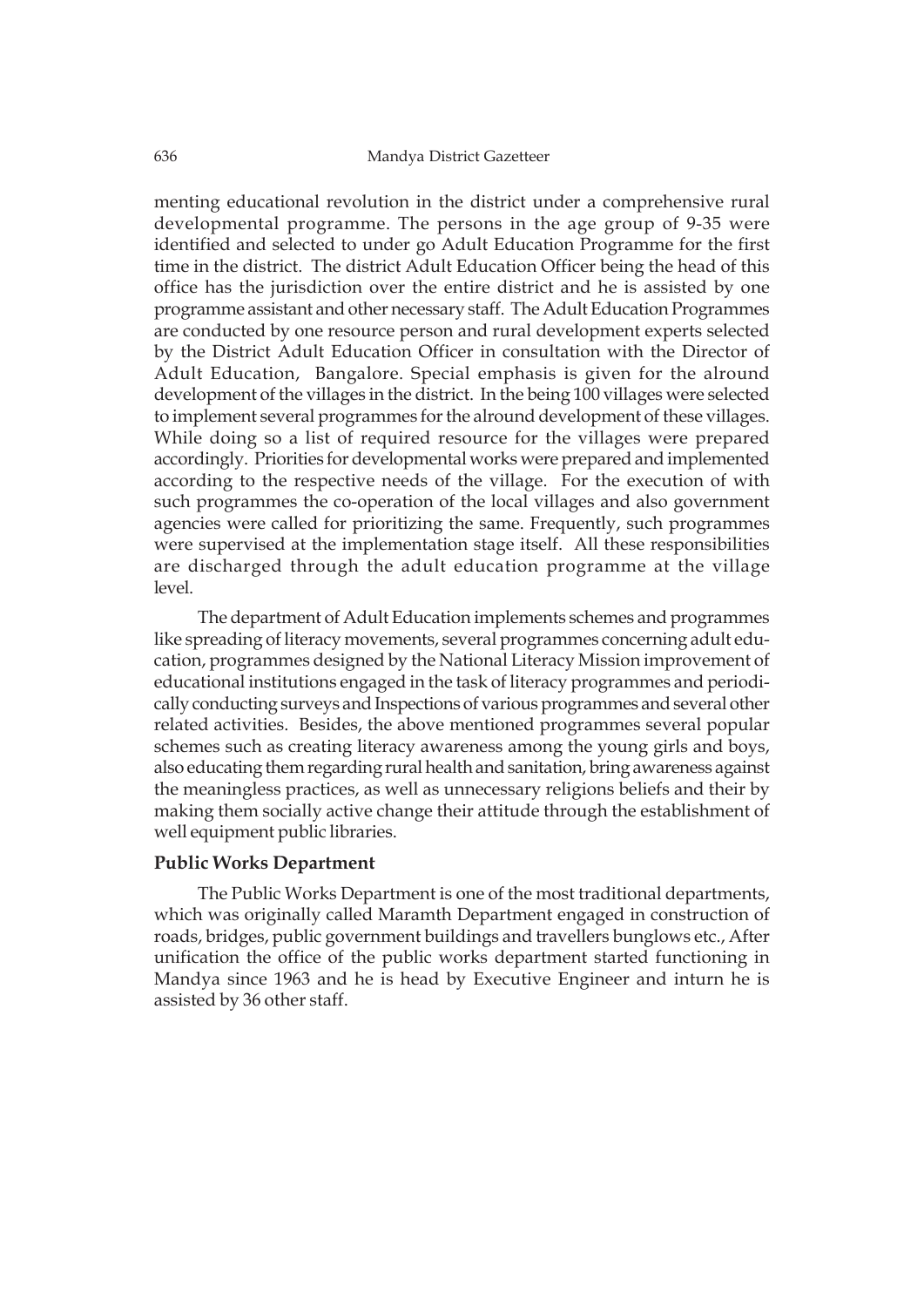The department implements the government plans and projects from time to time. The major works of this department is classified into Buildings, State highways, district major roads, taluk roads, construction of bridges and such other public work activities. The Karnataka Public Works Department Manual, Karnataka Public Works Accounts Code, State Highway Rules, Karnataka Land Acquisition Act and such other Rules and Regulations are followed implementing several public works and other programmes.

Under the rural improvement and Development Fund granted by NABARD, the public works such other construction of government buildings and roads are implemented.

Under the I, II, III, IV, V, VI and VII five year plans the department as constructed more than 100 bridges, repaired old roads as well as asphalting of new roads have been implemented in the district in phased manner. At the taluk level there are sub-division offices headed by assistant Executive Engineers.

### **Commercial Tax Office**

The office of the Assistant Commissioner, Commercial taxes (II circle) was established in Mandya 01-04-1982. Since 1992, this office has been renamed as Assistant Commercial tax department (circle office) under the supervision of the Commissioner of Commercial Taxes, Bangalore. This office has the jurisdiction of a part of the Mandya town, taluks of Srirangapattana, Pandavapura, Nagamangala and K.R.Pet and rest portion of the district were under the First circle of the Commercial Tax department. Both the circle are head by two commercial tax officers one each for the circle and specially designed mobile squads. The zonal Commercial tax office is headed by one Assistant Commissioner, Commercial Taxes and he is assisted by 11 other staff. The total Commercial transactions carried out the district amounts to Rs.7.50 lakhs and those who annually remitted taxes amounted to Rs. 1.50 lakhs, in the district come under the purview of this department. Collection of Commercial taxes is the main activity of this department.

The department enforces several Acts and Schemes of the government such as Karnataka Commercial Tax Act 1957, Karnataka Entry Tax Act 1977, Karnataka Professional Tax Act 1977, Central Sales Tax Act 1956, Karnataka Entertainment Taxes Act 1979 and several Rules regulations formulated by the Government of Karnataka are strictly enforced by the Commercial Tax Department. The Joint Commissioner (Administration) Commercial taxes, Mysore region, Mysore is the immediate controlling officer of this department.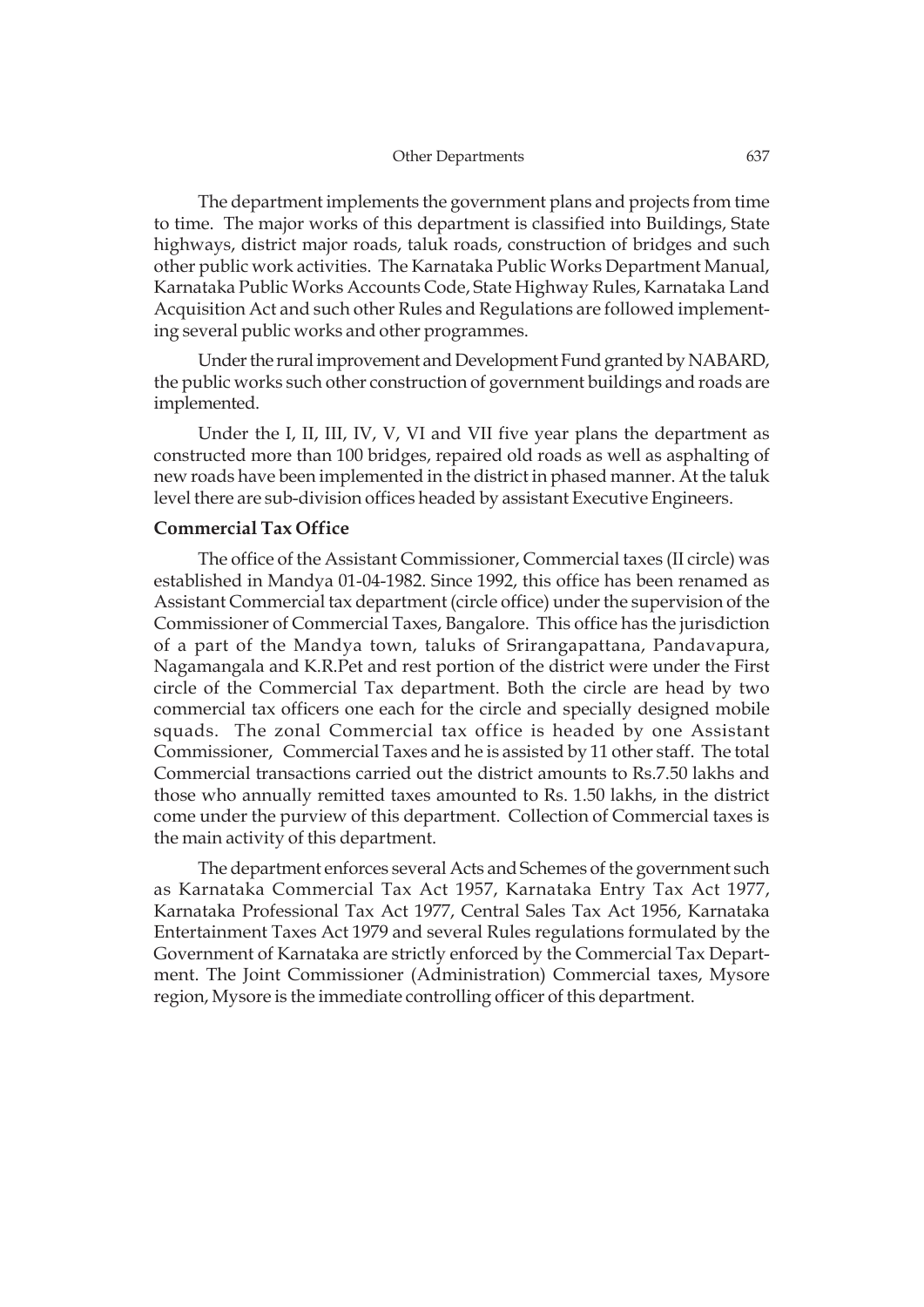# **Information Department**

With a view to project and give publicity to the progress made by various departments in implementing several schemes and the programmes of the government and the programmes of the government and providing them vide publicity, the officer of the District Information and Publicity Office was established in 1966 in Mandya District. It is headed by one District Information and Publicity Officer, who has the jurisdiction of the entire district. He is assisted by one Assistant information officer and 11 other staff. The sub-division office of this department is functioning at Pandavapura and is headed by one Assistant Director.

#### **Karnataka Government Insurance Department (KGID)**

The district insurance department under the control of the Director, Karnataka Government Insurance Department started functioning in Mandya since 1976. The district insurance officer is the head of this office and he is assisted by 26 other staff. For the government servants serving in the district, the government insurance is a compulsory scheme to be followed. It also deals with the sanctioning of insurance advances to the government employees. The other activities this department includes payments of post death policies, sanctioning of payments of matured policies and insurance for all the government vehicles and also the purchase of private vehicles availing government loans are compulsory be insured, at KGID in the district. Since 1958 this department is enforcing all the rules and regulations framed by the department to time to time. During the current year the department has under taken a massive insurance programme to be adopted for the benefit government servants serving in the various department.

The department has achieved cent percent success in enforcing the government insurance scheme for the government servants of the district.

# **Small Savings and the State LotteryDepartment**

With an objective of encouraging the savings attitude among the public and their by help the developmental programmes in the district, the department of Small Savings was establishment in Mandya. This office is headed by one Assistant Director and he is assisted by one development officer and necessary staff. He has the jurisdiction entire district. It also has branches at the taluk level and it is headed by one Assistant development officer who functions under the direction of the Assistant Director of the district. The main activities of the district are to achieve targets fixed for small savings, to encourage people to invest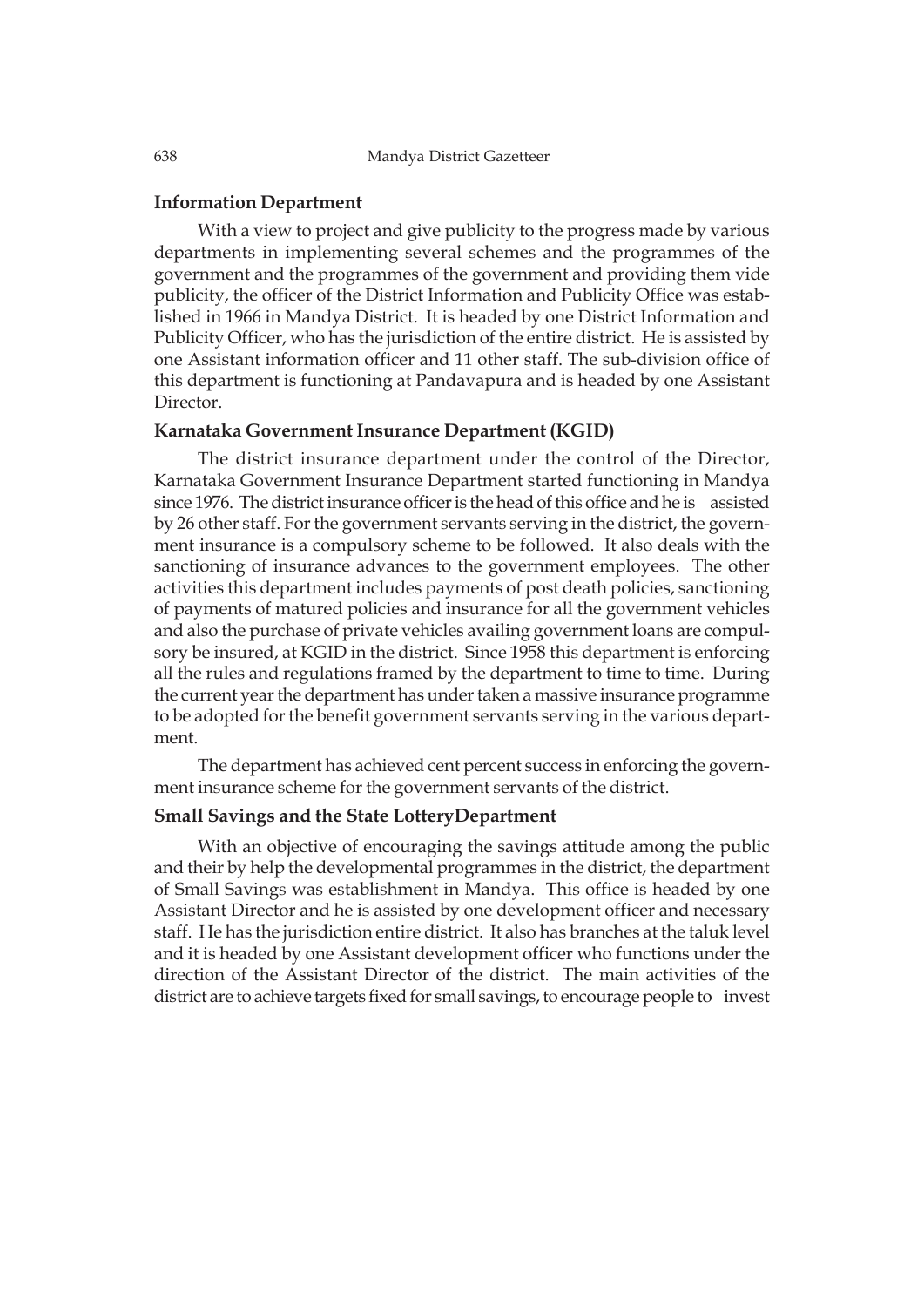in small savings, to implement the financial assistance announced by the government to encourage small savings at Educational Institutions, Muzrai Institutions, to encourage, youth association by official agency to then and so on.

The Small Savings and State Lottery were introduced by this department as per the norms laid down in the hand book of the department since 1990. The Government of India which introduces several rules and regulations to time to time are being adopted by this department. In exercise of powers conferred by section 5 of the Lottery (Regulation) Act, 1998 (Central Act No.17 of 1998), the Government of Karnataka hereby declares that the Karnataka State shall be the free zone from paper, Online and Internet Lotteries and prohibits the sale of all types of Paper, Computerised and Online lottery of Karnataka and other States and lotteries organised by other countries marketed and operated through vending machines, terminals electronic machines and tickets sold through Internet in Karnataka with effect from 01-04-2007. The Director, Small Savings and State Lottery, Bangalore is the immediate controlling authority of this department.

# **Social Welfare Department**

The Social Welfare Department is headed by District Social Welfare Officer was established in 1962 at Mandya. The main objective of this department, he is to implement several developmental programmes announced by the government for the welfare of Scheduled Caste, Scheduled Tribes from time to time. The District Social Welfare Officer has the Jurisdiction of the entire district and he also functions as the Chief administrative Officer. He is assisted by an office manager and one superintendent incharge of special component plan and 12 other necessary staff.

The main activities of the department involves in providing and maintenance of hostels for Scheduled Caste/Tribes sanctioning of awarding cash prices for meritorious students under reservation, sanctioning of irrigation pumpsets for the Scheduled Caste, Scheduled Tribes are some of the programme implemented by the department. Under the purview of this department several programmes for the welfare of Scheduled Caste, Scheduled Tribes are being executed under the guidance of the social welfare department in the state. The Chief Executive Officer, Zilla Panchayath, Mandya and Director Social Welfare Directorate Bangalore are the immediate controlling authority of this department.

### **Public Libraries Department**

The Public Libraries are generally considered as universities for the common man and main information centre involving in the growth of achieving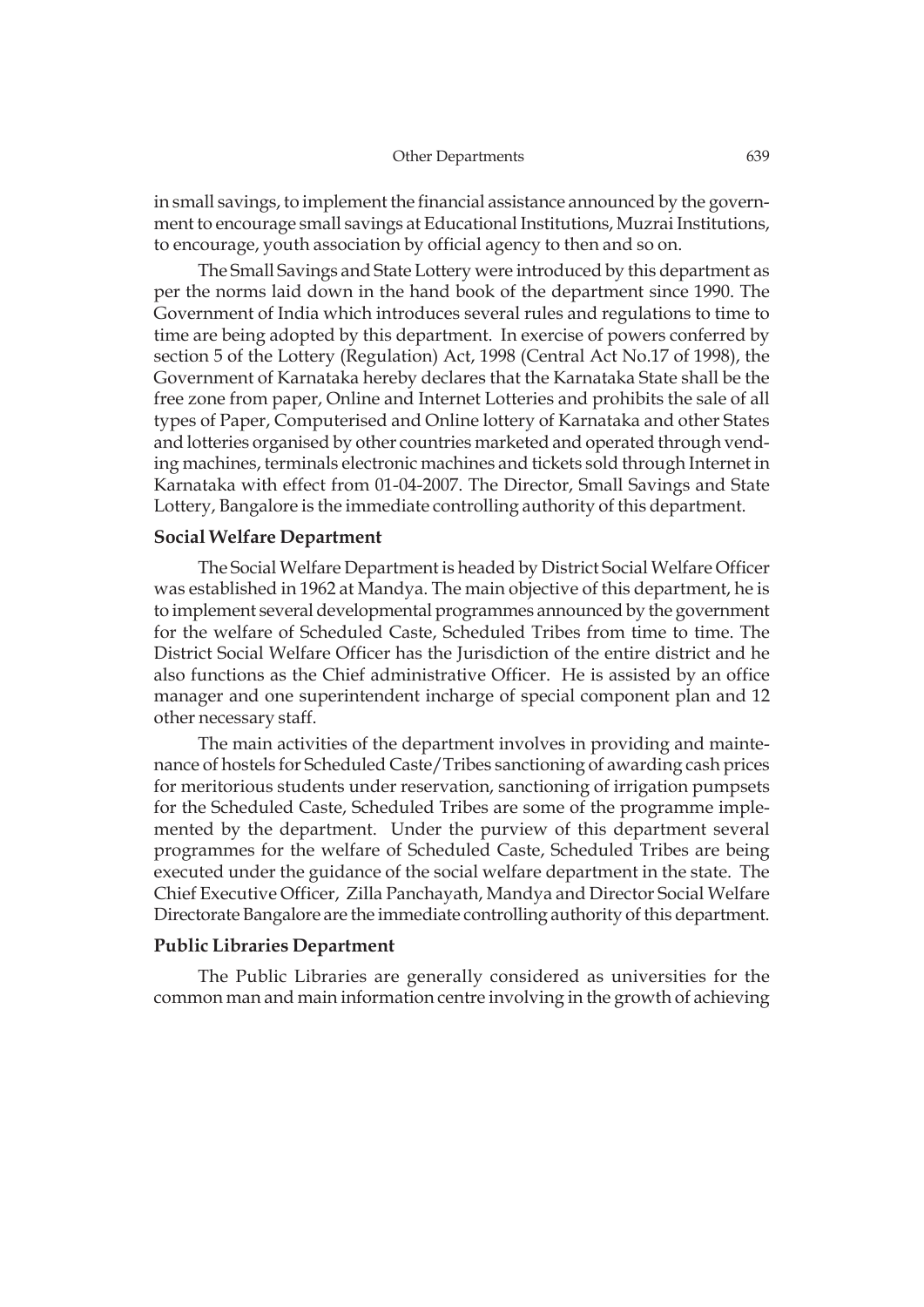knowledge and talents for the people. The district central library Mandya, came to be established in 1975, under the Karnataka Public Library Act 1965. Subsequently the taluk level branches of the Libraries were came to be established under a special plan implemented by the department in the year 1978. This enabled the common people living in cities as well as rural areas to be benefited by this Libraries expansion programme of the department. Recently, under the policy of decentralisation, the district came to have a comprehensive Library revolution as each Mandal Panchayath is equipped with a Public Library. Towards the end of March 2002, 145 Grama Panchayaths in the district possess one library each as per their programme. The Mandya Public Library was just a conversion of already existing public old Library since 1940. Earlier it was being managed by a committee consisting of 10 members and this Library received a grant of Rs.500 from the government. We also have information regarding the existence of one such old Library at Melukote established in the year 1935. This Library was managed by a private committee consisting of 15 members. This Library was receiving substantial grant from town Municipal Council, Melukote. At present all these libraries have been taken over by the Director of Libraries. The Chief Librarian is the head of the District Library and has the jurisdiction of the entire district. He is assisted by 25 other necessary staff. The Chief Librarian is the overall incharge of other libraries both at Taluk and Grama Panchayath level. The Director of Libraries Bangalore is the immediate controlling authority of this department.

# **Department of Public Instruction**

The Office of the Deputy Director of Public instruction was established in 1970 at Mandya. The main concern of this department is to impart education from  $1<sup>st</sup>$  standard to  $10<sup>th</sup>$  standard and also administratively conduct several prorammes and implement various development schemes of the government. Earlier this office was managed by an education officer and later it was upgraded into the post Deputy Director (Public instruction) and he is at present considered Chief Administrative officer who has the jurisdiction of the entire district. At present there are two Educational Officers and 59 other necessary staff. The department deals with the matters such as transfers of teachers, sanctioning of time-bound increment, recognition of un-aided primary as well as secondary schools, conducting of periodical inspections, maintenance as well as responsibility of functioning of various private primary educational institutions**,** implemention of institutional plans, supervision of the conduct of examination, educational training and approval of teachers appointments, renewal of recognition and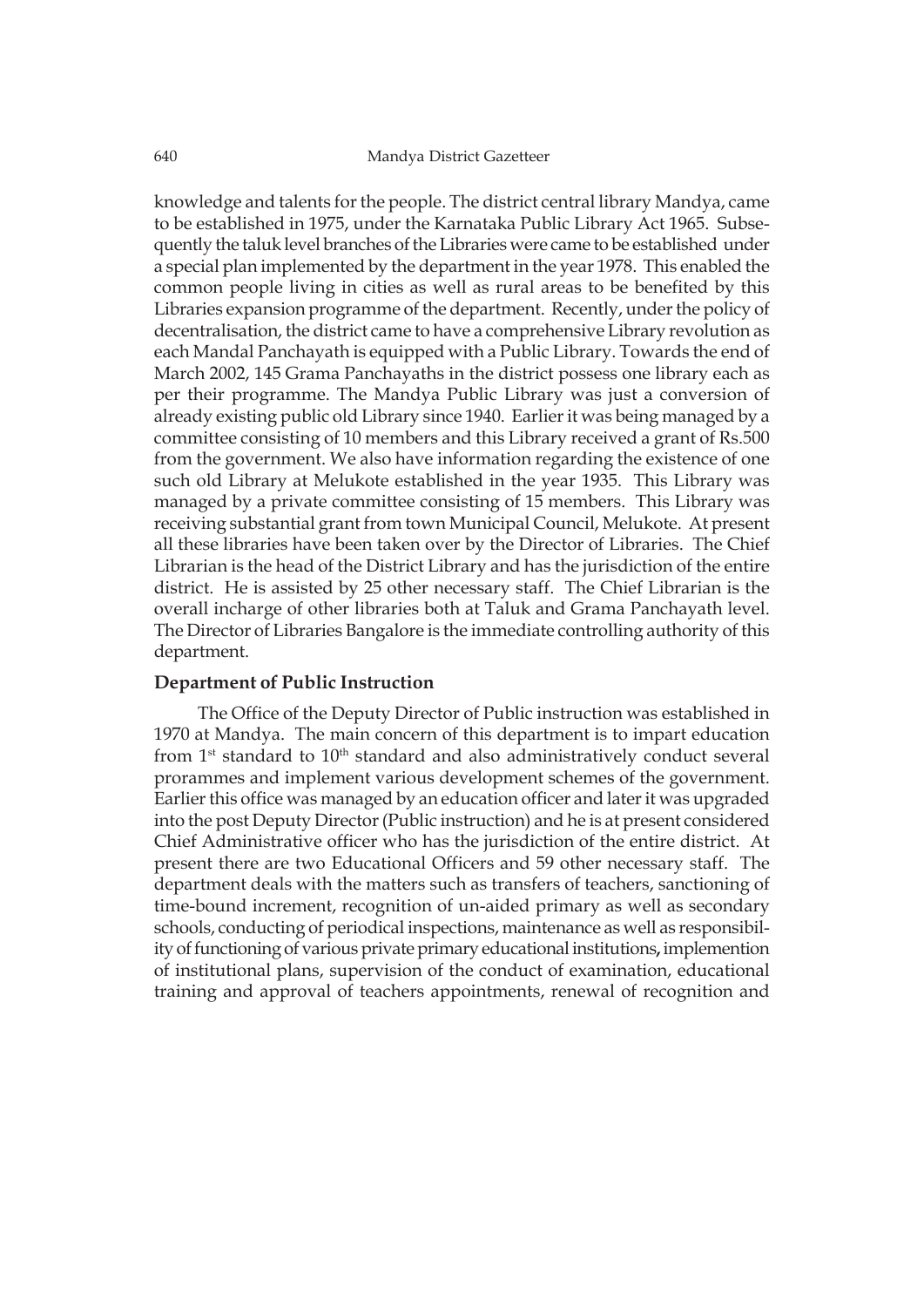meticulously supervising the conduct of district level as well as state level examinations. The department encourages all kinds of academic activities by the school as well as college authorities such as arranging science exhibitions and such other education related activities all over the district.

The department also implements several government of India sponsored schemes such as operation Block-Board scheme, District Primary Education plan Mid-day meals programme, supply of free uniforms, Textbooks, distribution of school bags, construction and renovation of school buildings and supply of several laboratory and other equipments and providing grants for the teachers training and several other plans and schemes are being implemented through this department. The Chief Executive Officer, Zilla Panchayath, Mandya and Joint Director Public instruction, Mysore are the immediate controlling authorities of this department.

# **Department of Backward Classes and Minorities**

With a view to encourage the alround development of the backward classes and minorities, this department came into existence in 1977 at Mandya. This department functions directly under the control of the District Officer, who has the jurisdiction of the entire district. There are eight other staff to assist the District Officer, in implementing various schemes and programmes for the development of the students belonging to Backward classes and Minorities. It is the responsibility of this department to implement programmes such as pre and post metric scholarship, concession in education fees, training the law graduates, granting of students scholarship for typist as well as stenographers maintenance of Navodaya Model Residential schools, granting of scholarships for minorities studying in Diploma classes sanctioning of additional expenditure for lunch of the first class students, granting financial assistance to the private aided students hostels and orphanges run by the Backward Classes and Minorities. The department also grants the financial assistance to Manglya Bhagya schemes and maintenance of free as well as pre and post metric student hostels. The district consist of 66 students hostels which has helped 3505 beneficiaries under this programme. Totally there are one Navodaya model Residential school (200 students) and one Ashram school (50 students). The taluk panchayath office as appointed one backward classes extension officer, who normally supervisions the activities as well as implementations of such schemes and programmes. The Chief executive Officer, Zilla Panchayat Mandya and Director Backward classes and Minorities, Bangalore are the immediate controlling authorities of the department.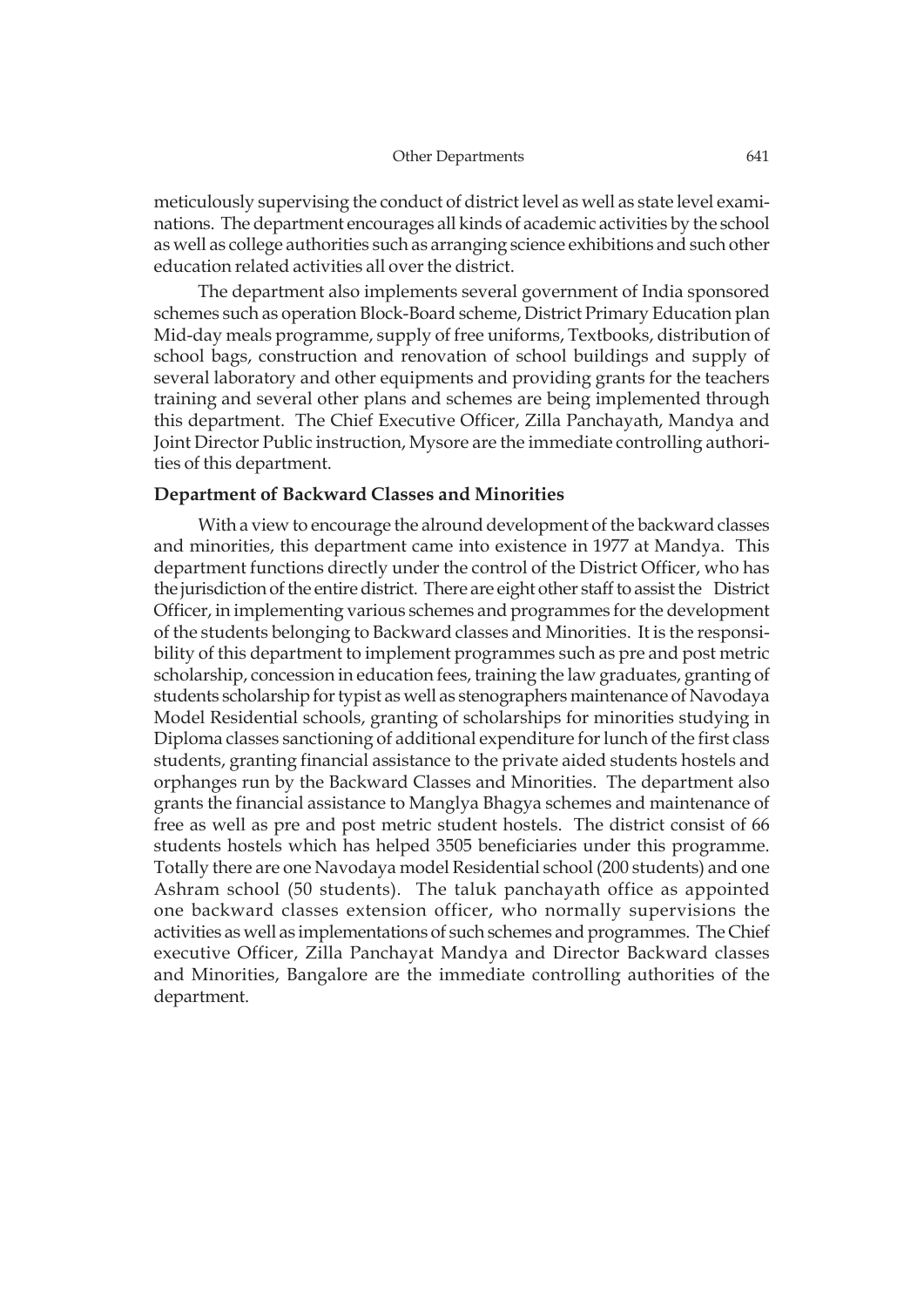### CENTRAL GOVERNMENT OFFICES

#### **Income Tax Department**

The income tax department of the Mandya branch came into existence in 1970 with an objective of implementing collection of income tax under the Government of India revenue scheme. The jurisdiction of the department covers all the taluks of the district and the taluks of Ramanagar and Chennapattana in the present Ramanagar district. The main activities of this department is to create awareness among the people to honestly remit the income tax and also strict to the time speculation enforced by the department. Income tax collection has been top priority as it amounts to the primary source of revenue for the government of India. The department implements acts and regulations such as Income Tax Act 1961, Income Tax Rules 1962, Wealth Tax Act 1956, Gift Tax, Regulations 1957 and such other related rules and regulations of government of India. Of late the income tax department has been thoroughly computerised and tax payers have been allotted permanent Account numbers (Pan Number) in a very scientific manner. The Joint Commissioner, Income Tax, Mysore Zone, Mysore is the immediate controlling authority of this department.

# **Central Excise Department**

The office of the central excise superintendent was established in Mandya in the year 1973. This being a regional office the Excise Superintendent is a head of this office and as the jurisdiction entire district. He is assisted by three Inspectors and other necessary staff. The department exercises the responsibility of collecting tax on the produced liquor items in the district. The central excise department implements Act and Rules like Central Excise Act 1944 - Rules 1944 and Central Excise Toll Act 1985 and such other Rules and Regulations of the Government of India. The Assistant Commissioner, Central Excise Mysore – Ist Division, Mysore is the immediate controlling authority of this department.

#### **Indian Postal Department**

After the British took over the Administration of Mysore in 1881 the postal service in the princely state of Mysore came to be totally revamped. Traditionally it was carried out by selected "Mail Runner's who travelled virtually by their foot from village to village and distributed the letters. Subsequently the construction of the Railway line between Mysore–Bangalore revolutionised the postal services in the district. The office of the central postal services under the supervision of postal superintendent was established in 1973 at Mandya. He is assisted by 18 other necessary staff. The Chief Post Offices have been established at Mandya